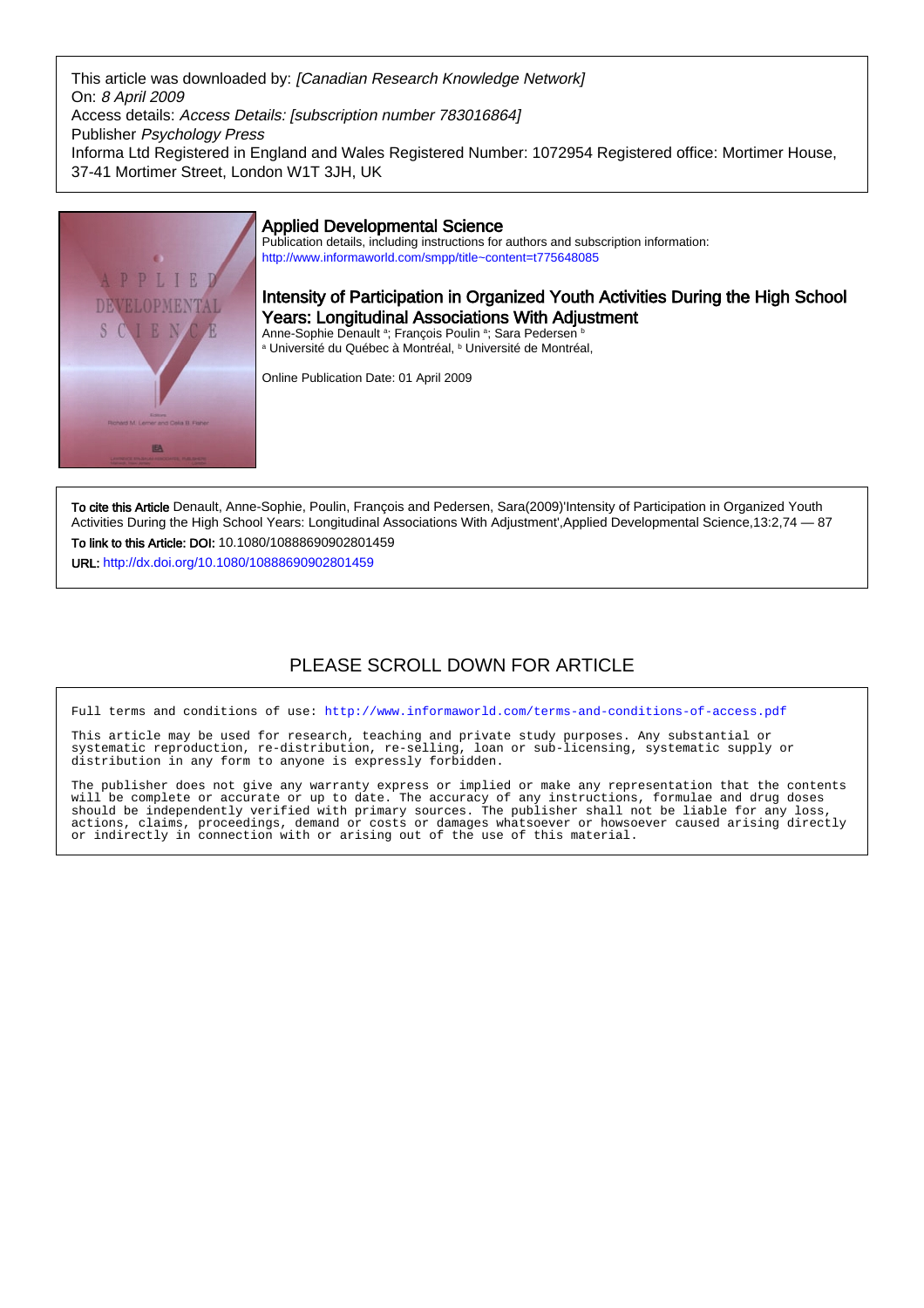# Intensity of Participation in Organized Youth Activities During the High School Years: Longitudinal Associations With Adjustment

Anne-Sophie Denault and François Poulin

Université du Ouébec à Montréal

## Sara Pedersen

Université de Montréal

The goal of this study was to explore the longitudinal associations between youth activity participation and adjustment over the high school years by examining (a) correlations between participation and adjustment growth curves, and (b) bidirectional links between participation and adjustment from one year to the next. Participation was operationalized as the total number of hours spent in sports, performance and fine arts, and youth clubs over a school year. Indicators of adjustment included school grades, alcohol use, and depressive symptoms. Youth  $(n = 362;$  mean age = 13.38,  $SD = 0.42; 59\%$  girls) were surveyed annually from grades 7 to 10 using questionnaires and phone interviews. Growth curve results revealed that: (a) sports were positively associated with alcohol use; (b) performance and fine arts were negatively linked to depressive symptoms, and (c) youth clubs were positively associated with school grades, and negatively linked to alcohol use and depressive symptoms. The bidirectional analyses revealed few significant links from one year to the next, with the exception of performance and fine arts and grades.

There is growing empirical evidence that spending time in structured leisure activities during adolescence is positive for youth development (Eccles & Gootman, 2002; Feldman & Matjasko, 2005; Larson, 2000; Mahoney, Larson, & Eccles, 2005). The main characteristics of these activities include the presence of an adult leader, other peers in the activity, rule-guided engagement, and regular participation schedules (Larson, 2000; Mahoney & Stattin, 2000). As proposed by recent studies, organized activities provide youth with multiple growth experiences likely to be reflected in the youth's adjustment. Indeed, these activities promote the development of identity, initiative, and social skills, in addition to giving youth the opportunity to form meaningful relationships with the activity peers and leaders (Hansen, Larson, & Dworkin, 2003; Larson, 2000; Larson, Hansen, & Moneta, 2006).

#### Outcomes Associated With Youth Activity Participation

Previous studies on participation effects have focused on multiple domains of youth adjustment, especially academic orientation, risk behaviors, and psychological adjustment. With respect to academic orientation, longitudinal studies have revealed that participation in organized activities during high school is linked to

This study was supported by research grants to the second author from the Social Sciences and Humanities Research Council of Canada and from the Fonds Québécois pour la Recherche sur la Société et la Culture. The authors wish to thank the teachers and the children of the Commission scolaire de Laval. This research was conducted as part of the first author's doctoral dissertation.

Address correspondence to Anne-Sophie Denault, Département de Psychologie, UQAM, Case postale 8888, Succursale Centre-ville, H3C 3P8, Montréal, Canada. E-mail: denault.anne-sophie@courrier. uqam.ca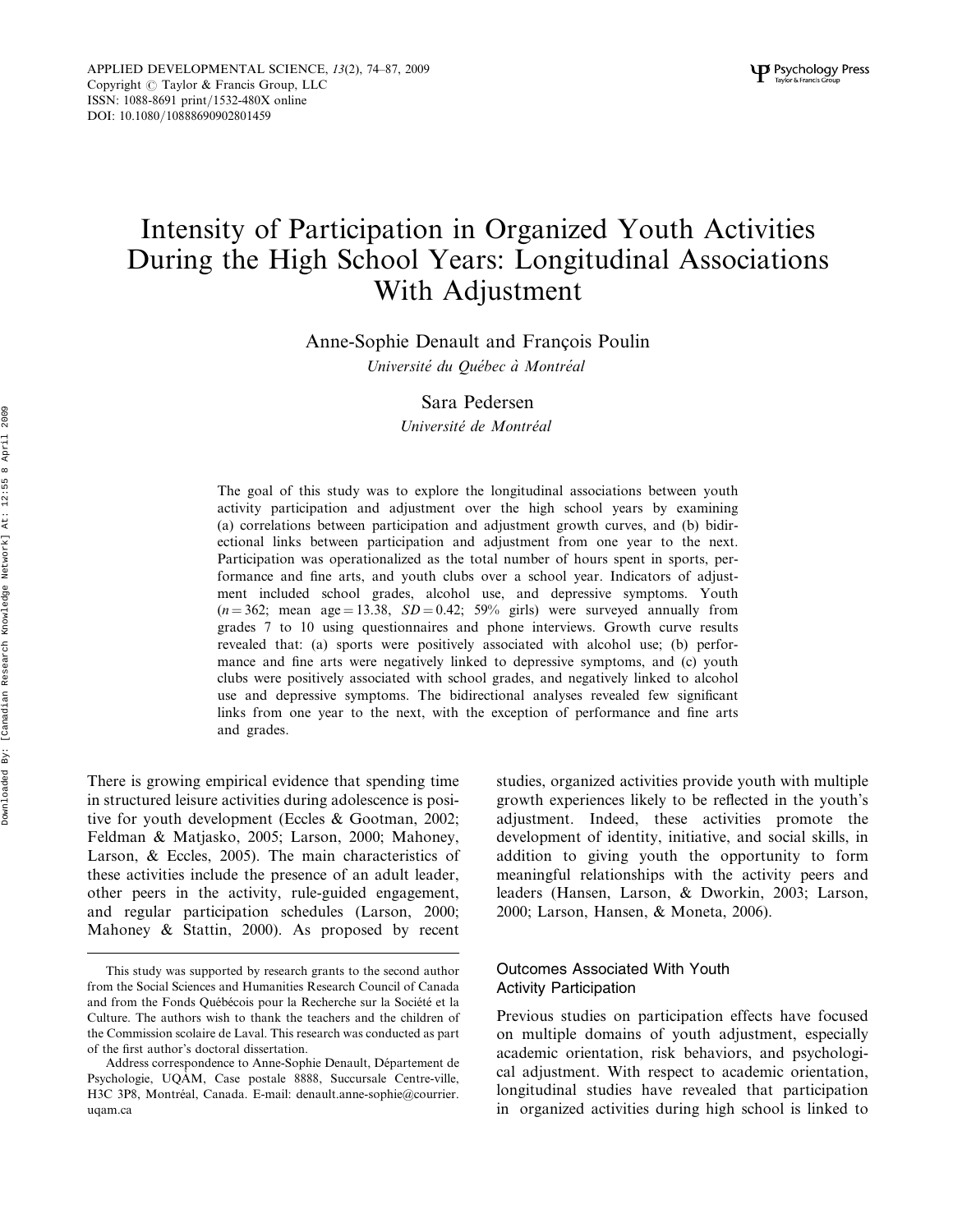higher school grades and educational aspirations (Darling, 2005; Darling, Caldwell, & Smith, 2005; Eccles & Barber, 1999; Fredricks & Eccles, 2006), as well as a higher probability of college attendance (Barber, Eccles, & Stone, 2001; Eccles & Barber, 1999; Mahoney, Cairns, & Farmer, 2003; Zaff, Moore, Papillo, & Williams, 2003) and a reduced likelihood of dropping out of high school (Mahoney & Cairns, 1997; McNeal, 1995). For risk behaviors, longitudinal studies have revealed that participation in adolescence is linked to lower rates of delinquency (Eccles & Barber, 1999; Mahoney, 2000). However, mixed results have been reported in regard to alcohol use. Some studies found a positive link between sports participation and alcohol use (Crosnoe, 2002; Eccles & Barber, 1999; Fredricks & Eccles, 2006), whereas others found no link between extracurricular activities and alcohol (Darling, 2005). Concerning psychological adjustment, participation has been linked to lower levels of depressive symptoms (Barber, Eccles, & Stone, 2001; Fredricks & Eccles, 2006; Mahoney, Schweder, & Stattin, 2002), even though other studies have found no such association (Darling, 2005).

Although recent empirical findings suggest that participation and youth adjustment are related over time, there are some gaps in the literature that do not allow for a clear understanding of participation outcomes. For example, longitudinal studies on participation effects rarely use longitudinal assessments of participation. Previous studies have usually measured participation at one time point, fairly late in adolescence, to predict subsequent adjustment over time. Among studies that did use more than one time point, participation was usually coded in categories reflecting, for instance, ''no participation,'' ''one year of participation,'' and ''two years of participation'' (e.g., Darling, 2005; Mahoney, Cairns, & Farmer, 2003; Zaff, Moore, Papillo, & Williams, 2003). Yet, using multiple time points for both the participation variables and the indicators of adjustment allows for a more detailed examination of the developmental relations between participation and youth adjustment.

#### Taking a Longitudinal Perspective

Using a longitudinal assessment of participation gives more information about the variability in youth participation practices over time. For instance, one youth might only participate at the beginning of high school and then stop. Another youth might also participate at the beginning of high school, then stop, but start again a year later. Another related issue is whether participation increases, decreases, or remains stable during the high school years. Among studies that have used more than three time points to model participation over time,

results have been mixed. Using the number of activities, Pedersen (2005) found decreasing rates of sports and school-based activities, and increasing rates of religious activities. Using the number of hours spent in organized activities, Denault and Poulin (in press) found stable rates of participation in sports, performance and fine arts, and youth clubs.

In addition, with longitudinal assessments of both activity participation and adjustment, two complementary pieces of information can be explored, including associations between youths' participation over time and adjustment over time and bidirectional relations over time. In other words, such data allow for the identification of any links between growth in participation and growth in adjustment by examining the correlated rates of change between the two growth curves. However, this strategy does not inform about more micro-effects from year to year, and most importantly, about the direction of associations. This information can be uncovered by using the same data to examine the bidirectional associations from one time point to the next.

A major strength of looking at bidirectional effects is that such an analysis allows for the separation of potential selection effects from the effects of participation. Participation in organized activities is, in most cases, voluntary. As a result, well-adjusted youth might be over-represented in these contexts (McNeal, 1998), which could explain the observed benefits of activity participation. Researchers usually control for variables likely to reflect these selection effects, such as socio-demographic information, prior participation, or prior behavior (Darling, 2005; Darling, Caldwell, & Smith, 2005; Eccles & Barber, 1999; Fredricks & Eccles, 2006; McNeal, 1995). Even though these controls add to the robustness of the findings, examining the bidirectional effects between participation and youth adjustment from year to year would bring further insights into the dynamic interplay between participation and adjustment. In sum, whereas looking at the correlated rates of change gives us general information about the associations between participation and adjustment over time, the bidirectional effects give us more specific information about the direction of the associations.

#### Operationalization of Activity Participation

A final issue concerns the operationalization of participation. Participation can be defined as the number of activities, intensity (number of hours of participation), breadth (when youth are involved in more than one type of activity), or simply a dichotomous yes or no variable. Although all of these conceptions are valuable, the total number of hours youth spend in their activities over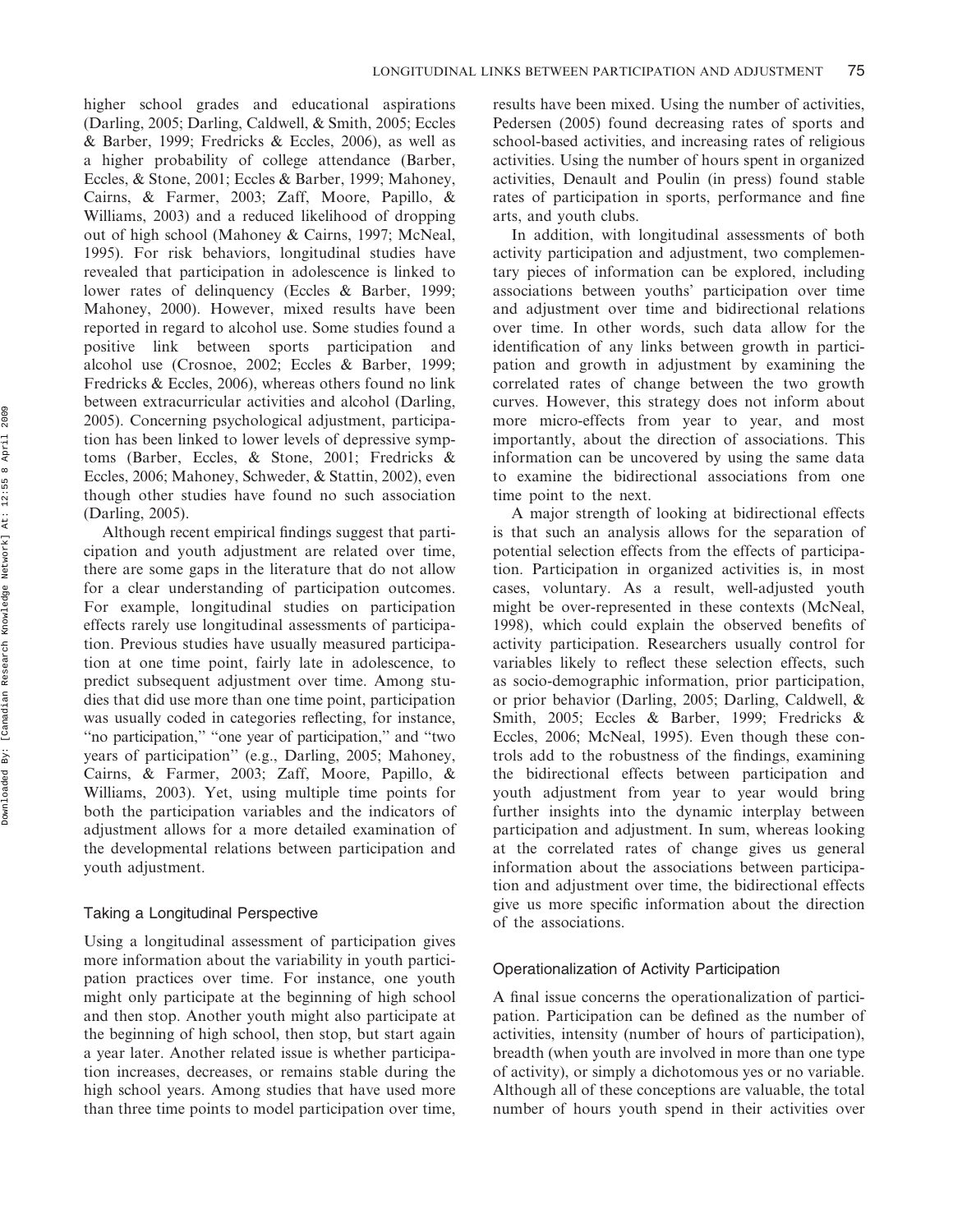time might be especially important with respect to participation effects. The more time that youth spend in their activities, the greater their opportunities will be to strengthen their skills and knowledge, and to engage in interpersonal transactions with the activity peers and leaders (Busseri, Rose-Krasnor, Willoughby, & Chalmers, 2006). In addition, the more time they spend in activities, the less time they will have to engage in risky behaviors (Osgood, Wilson, O'Malley, Bachman, & Johnston, 1996). In previous studies, intensity was usually indexed as the average number of weekly or monthly hours of participation (Busseri, Rose-Krasnor, Willoughby, & Chalmers, 2006; Mahoney, Harris, & Eccles, 2006). However, not all activities follow a regular schedule and some are likely to fluctuate or be interrupted within a school year. Accordingly, a measure of the total number of hours spent in organized activities during a school year could reflect more accurately the intensity of youth participation in this specific period of time. For example, such a measure can take into account the possibility that some youth may have only participated two or three months over the year.

Activities can also be grouped into different types. The most frequent types in the literature include sports (hockey, basketball, soccer, karate), performance and fine arts (dance, drama, band), academic activities (tutoring, chess club, debate club), faith-based and service activities (volunteering), and community and vocational clubs (scouts, 4H) (Eccles & Barber, 1999; Hansen, Larson, & Dworkin, 2003). Previous research suggests that outcomes (Eccles & Barber, 1999; McNeal, 1995), learning experiences (Hansen, Larson, & Dworkin, 2003; Larson, Hansen, & Moneta, 2006), and predictors (McNeal, 1998; Pedersen, 2005) differ depending on the type of activities investigated. To remain consistent with past research, the activities were categorized into the five types mentioned above. However, given the small frequencies of academic, faith-based and service, and community and vocational activities in the communities where this study was conducted (Denault & Poulin, in press), these were combined into ''youth clubs'' resulting in three separate types (sports, performance and fine arts, and youth clubs).

#### Important Covariates

Gender differences have been documented on some participation variables, such as sports (Eccles & Barber, 1999; McNeal, 1998; Pedersen, 2005), and on some indicators of adjustment typically studied in adolescence, such as depressive symptoms (Ge, Natsuaki, & Conger, 2006; Hankin, Moffitt, Silva, McGee & Angell, 1998; Wichstrom, 1999). However, few consistent differences have been found in the extent to which

boys and girls benefit from their activity participation (Fredricks & Eccles, 2006; Mahoney, Cairns, & Farmer, 2003), with exceptions concerning sports (e.g., Crosnoe, 2002; Gore, Farrell, & Gordon, 2001; Miller, Sabo, Farrell, Barnes, & Melnick, 1999). As a result, gender was examined as a covariate in this study, together with family income, since youth from affluent families are also more likely to participate in organized activities (Huebner & Mancini, 2003; McNeal, 1998; Pedersen, 2005).

#### Study Objectives

The aim of this study was to test the relations between youth activity participation and adjustment over four years, i.e., from grades 7 to 10. Latent growth curve modeling was used to address the following research questions. First, is growth in participation associated with growth in adjustment over time? Second, does participation predict later adjustment or vice-versa? Participation was operationalized as the total number of hours spent in sports, performance and fine arts, and youth clubs over a school year. Three domains of youth adjustment were considered. Our intention was not to cover all the domains of youth functioning. Rather, we elected to focus on domains that: (a) have been considered in prior research on activity participation, (b) tap very different areas of youth functioning, and (c) are likely to change significantly over the age range covered in this study. As a result, school grades were examined as an indicator of academic orientation, alcohol use was examined as an indicator of risk behaviors, and depressive symptoms were examined as an indicator of psychological adjustment.

For the associations between growth curves of participation and adjustment, we expected that sports, performance and fine arts, and youth clubs would be positively associated with school grades and negatively linked to depressive symptoms over time. However, we expected that sports would be positively linked to alcohol use, as opposed to performance and fine arts and youth clubs. In testing for the bidirectional effects, links in both directions were anticipated between participation and adjustment.

#### METHOD

#### **Participants**

Three hundred ninety youth participated in this study. Youth were first surveyed in 2001 when they were in grade 6 (mean age = 12.38,  $SD = 0.42$ , 58% girls). They were originally recruited from eight elementary schools. Approximately 75% of the available student population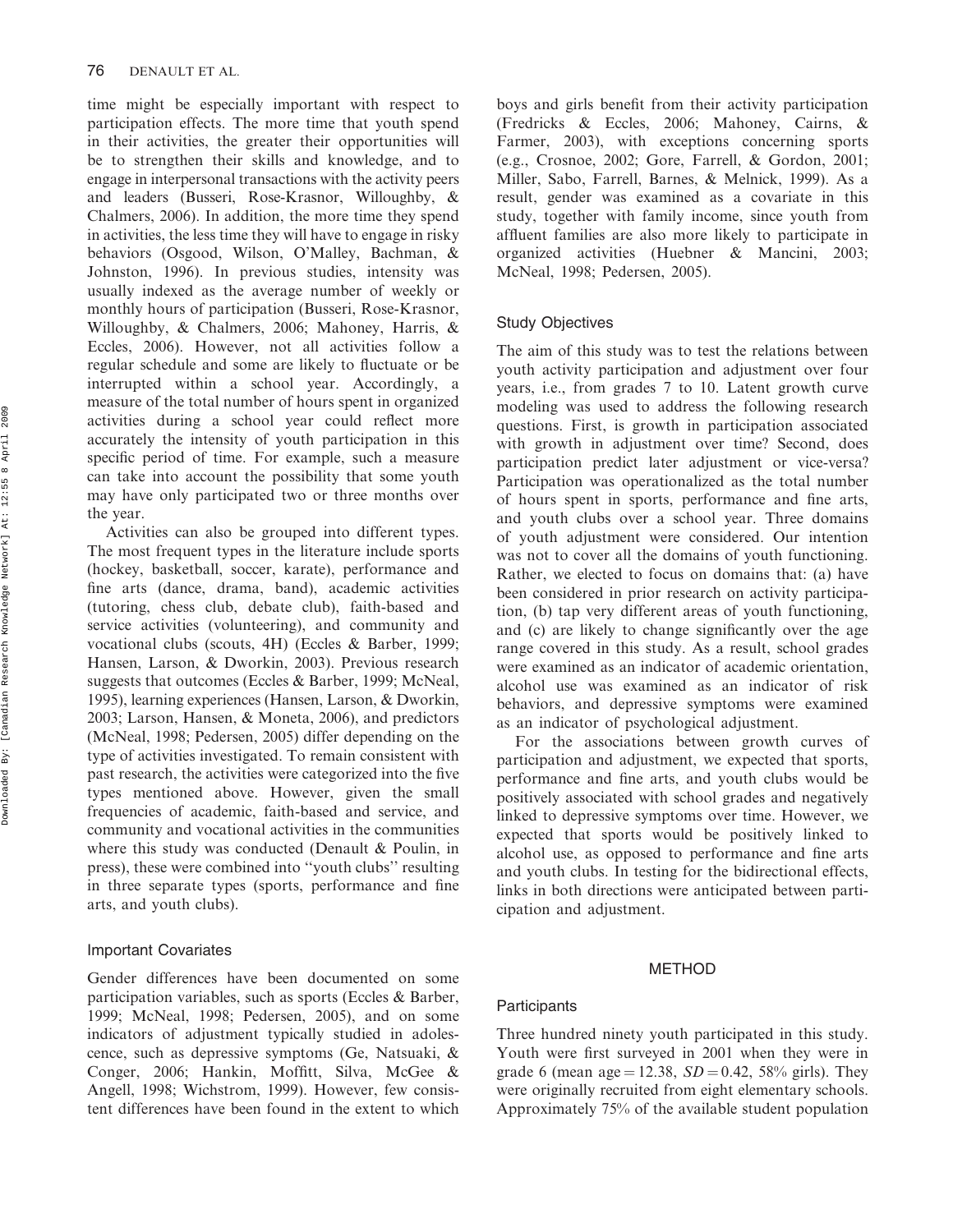participated in the study. These schools were located in four distinct districts representing different socioeconomic backgrounds of a city of 350,000 residents in the province of Québec, Canada. Criminality and unemployment rates in this city are slightly lower than the provincial mean level. The data used in this study were collected annually between grades 7 and 10. By grade 10, participants were scattered across 30 high schools. Youth were from families where 65% had an income over \$50,000 (CAN) before taxes and 81% of mothers and 96% of fathers had at least a part-time job. Mothers and fathers had similar levels of education  $(M = 13.08$  years,  $SD = 2.68$  and  $M = 13.20$  years,  $SD = 3.20$ , respectively). Ninety-six percent of youth were born in Canada and 69% were from two-parent families. The sample was ethnically homogenous. Most youth were White and French-speaking (around 3% of youth were Black, 1% Asian, 3% Latino, and 3% Arabic).

As in many longitudinal studies, there were missing data at different time points for different youth. Of the 390 youth in the study, 92% were still participating in grade 7 ( $n = 360$ ), 72% in grade 8 ( $n = 282$ ), 75% in grade 9 ( $n = 293$ ), and 76% in grade 10 ( $n = 296$ ). Overall, 15% of data were missing across all waves of data collection. To reduce the amount of missing data, only youth with data for at least one time point out of four on each variable of interest were included in the analyses. As a result, 362 youth were part of the final sample. These youth were not different from the 28 remaining youth with respect to gender, family income, and grade 7 participation and outcome variables. Simple imputation was conducted using the EM algorithm in NORM 2.03 (Shafer, 2000) before conducting the analyses.

#### Procedure and Study Design

A trained team of research assistants carried out data collection at the selected schools. Youth had to leave their classrooms to complete the questionnaires in small groups. Participation in organized activities was assessed annually during the spring of the first four years of high school (e.g., grades 7 to 10; in Québec, high school is comprised of Grades 7 to 11). In grade 7, participation was measured with a paper-and-pencil questionnaire at school. In grades 8–10, participation data were collected using structured phone interviews. The phone interview questions were identical to those that appeared in the grade 7 paper-and-pencilquestionnaire. Outcomes were also measured annually during the first four years of high school. Alcohol use and depressive symptoms were assessed with paper-and-pencil-questionnaires, whereas school grades were collected from official school records.

#### Measures

## Hours of Participation in Sports, Performance and Fine Arts, and Youth Clubs

Participation was operationalized as the total number of hours spent in three different types of activities, namely, sports, performance and fine arts, and youth clubs, over a full school year (10 months, from September to June). The participation variables were measured in two steps. In the first step, youth were asked to identify all the organized activities in which they were participating or had participated during the school year. This was done using a free recall procedure. To facilitate the recall, four separate questions were asked. First, youth had to identify all the school-based activities they were involved in from September to December (before winter break). Second, they had to identify all the community-based activities they were involved in from September to December (before winter break). The same two questions were asked for the time frame between January and June (after winter break). In the second step, for each activity previously identified, youth had to complete a brief questionnaire. The items targeted the following dimensions: frequency of participation, number of hours of participation, number of months of participation during the school year, presence of an adult activity leader, and presence of rules. To verify if the activities listed met the definition of an organized activity, the following criteria were applied: (a) regular frequency of participation (at least once a month; over 80% of the activities were practiced once a week), (b) presence of an adult activity leader, and (c) rule-guided engagement. Only the activities that met those criteria were considered. Youth centers were not included given that they are usually not considered as structured in other studies (e.g., Mahoney & Stattin, 2000).

Across waves of measurement, about 30 different activities were categorized as ''sports'' (e.g., karate, judo, swimming, diving, tennis, badminton, baseball, basketball, football, ice hockey, gymnastics, volleyball, etc.), 15 different activities were included as ''performance and fine arts" (e.g., dance classes, band/ orchestra, choir, drama, painting classes, etc.), and ten different activities were categorized as ''youth clubs'' (e.g., scouts/Girls' and Boys' club, science fair, chess club, service club, computer club, etc.). All youth's activities in the sample were included in the three types of activities. The most common sports were ice hockey, soccer, karate, and gymnastics; the most common performance and fine arts were dance, band, and painting class; and the most common youth clubs were scouts and volunteering.

To compute the number of hours of participation in each type of activity, we multiplied the weekly number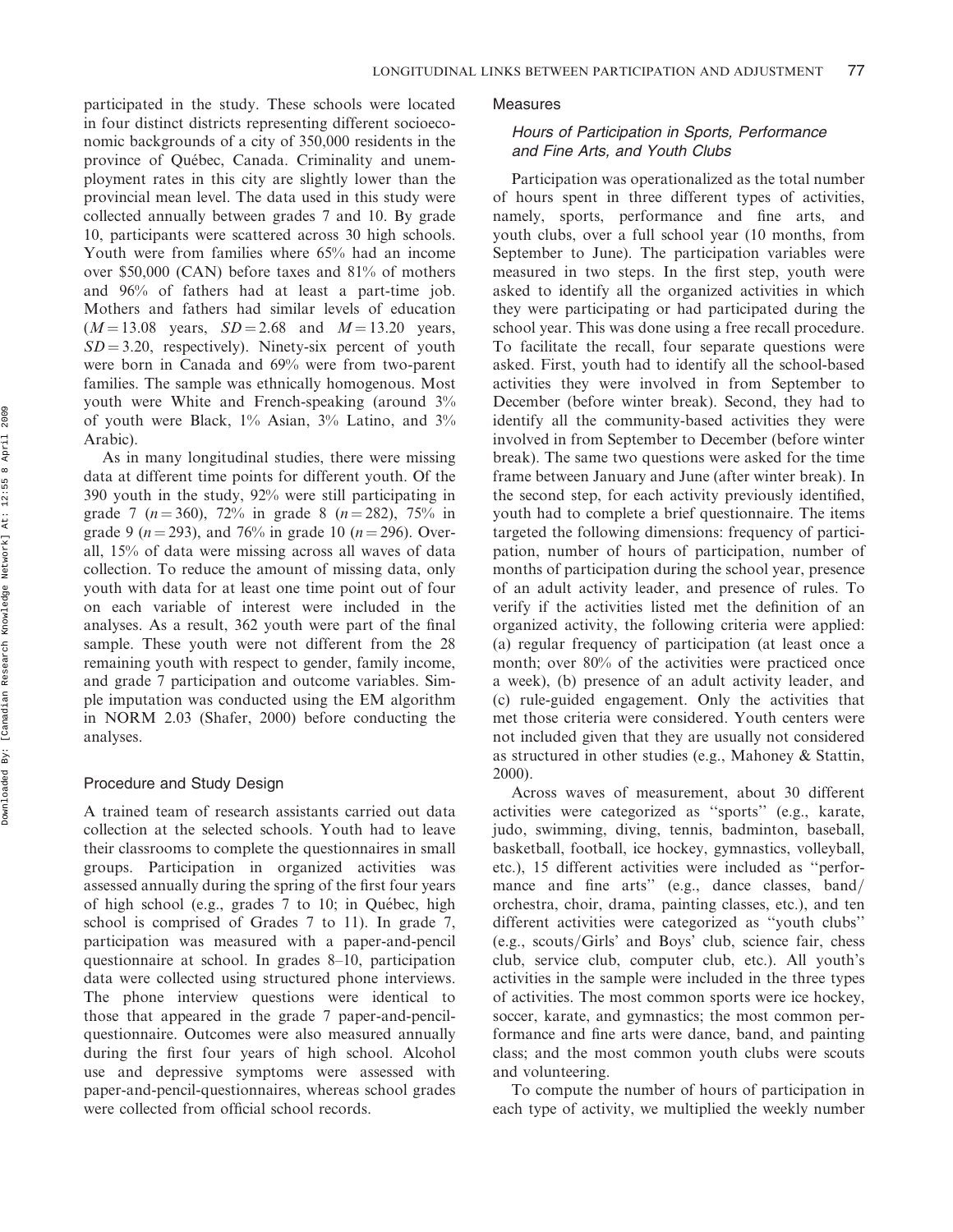of hours of participation by the number of weeks of participation within a school year (approximately 10 months). For example, for a youth who played basketball 3 hours per week from September to June, we multiplied 3 hours by 40 weeks of participation, which resulted in a total of 120 hours of participation over the school year. For a youth who participated in a dance class one hour per week from September to December, we multiplied one hour by 16 weeks of participation, which resulted in a total of 16 hours of participation. We then summed the number of hours of participation within each type of activity. For example, if a youth had participated in basketball 120 hours during the school year and in football 100 hours, he or she was attributed a score of 220 for sports. Thus, three scores, one for each type of activity, were computed for each youth from grades 7 to 10. Descriptive information for each type of activity at each wave of data collection is presented in Table 1.

#### Academic Achievement

Academic achievement was based on final grades in mathematics and French in student official school records, rated as percentages. Mean scores were used in the analyses (correlations ranged from .57 to .69 for grades 7 to 10).

#### Alcohol Drinking

Alcohol drinking was assessed with a single item: ''How many alcoholic beverages have you drunk during the last month?'' The item was rated from 0 to 10 and then 11 corresponded to 11–20 drinks; 12 corresponded to 21–40 drinks; and 13 corresponded to 41 drinks or more. The sample means from grades 7 to 10 were used in the analyses.

#### Depressive Symptoms

Scores on the Children's Depression Inventory (CDI; Kovacs, 1981) were used to assess the level of depressive symptoms among adolescents. This 27-item questionnaire covers a range of depressive symptoms, such as sadness, irritability, sleep, guilt, worry, self-confidence, loneliness, and preoccupation. Each item consists of three choices. The item choices are coded from 0 to 2 in the direction of increasing severity. The respondent chooses the options that best describe his or her feelings over the past two weeks. The CDI has been shown to be reliable and valid in large representative samples of youth (Kovacs, 1983). In this study, the item tapping suicidal ideation was removed from the questionnaire, resulting in 26 items and a range of 0 to 52. The sum of scores was used in the analyses. Cronbach's alpha ranged from .82 to .85 over the four years.

#### Family Income

The total family income before taxes was used as an indicator of the families' economic situation. Parents responded to a single item, ''In which of the following categories is your total family income before taxes for the year 2000?" ranging from 1 (less than  $$5,000$ ) to 13 (\$60,000 and more). The mean response represented approximately \$50,000 CAN.

#### Analytical Strategy

Analyses were guided by Curran and Bollen's (2001) procedure for combining cross-lagged correlation and latent growth curve (LGC) models in a structural equation modeling framework. Combining LGC and cross-lagged models allows for the simultaneous consideration of associations between developmental growth curves and time-specific measures. The LGC part of the model tests whether changes in participation over the high school years are correlated with changes in youth adjustment during the same period. The cross-lagged part of the model tests whether there are bidirectional associations between participation and adjustment, after controlling for the stable components of growth over time.

Analyses were conducted in three steps. In the first step, the developmental growth curves of the variables of interest (i.e., hours spent in sports, hours spent in performance and fine arts, hours spent in youth clubs, school grades, alcohol use, and depressive symptoms) were identified in univariate models. Fitting the univariate LGC models determines the shape of the trajectory and provides information about the mean-level trajectory over time and the variability around this mean trajectory. In the second step, the univariate models were combined to examine the associations between the growth curves of participation and adjustment. In the third step, the cross-lagged paths were added to test the bidirectional links among the measures at specific time points. The estimated model is presented in Figure 1. Models were tested using Mplus 4.2 (Muthén & Muthén, 2006).

#### RESULTS

#### Descriptive Analyses

Means and standard deviations, and correlations between all study variables are presented in Table 1. With respect to the distribution characteristics of the variables, the hours spent in performance and fine arts and youth clubs were not normally distributed across times of measurement. As a result, these variables were transformed using the natural logarithm before testing the models. In addition, in order to facilitate model estimation, the number of hours spent in the three types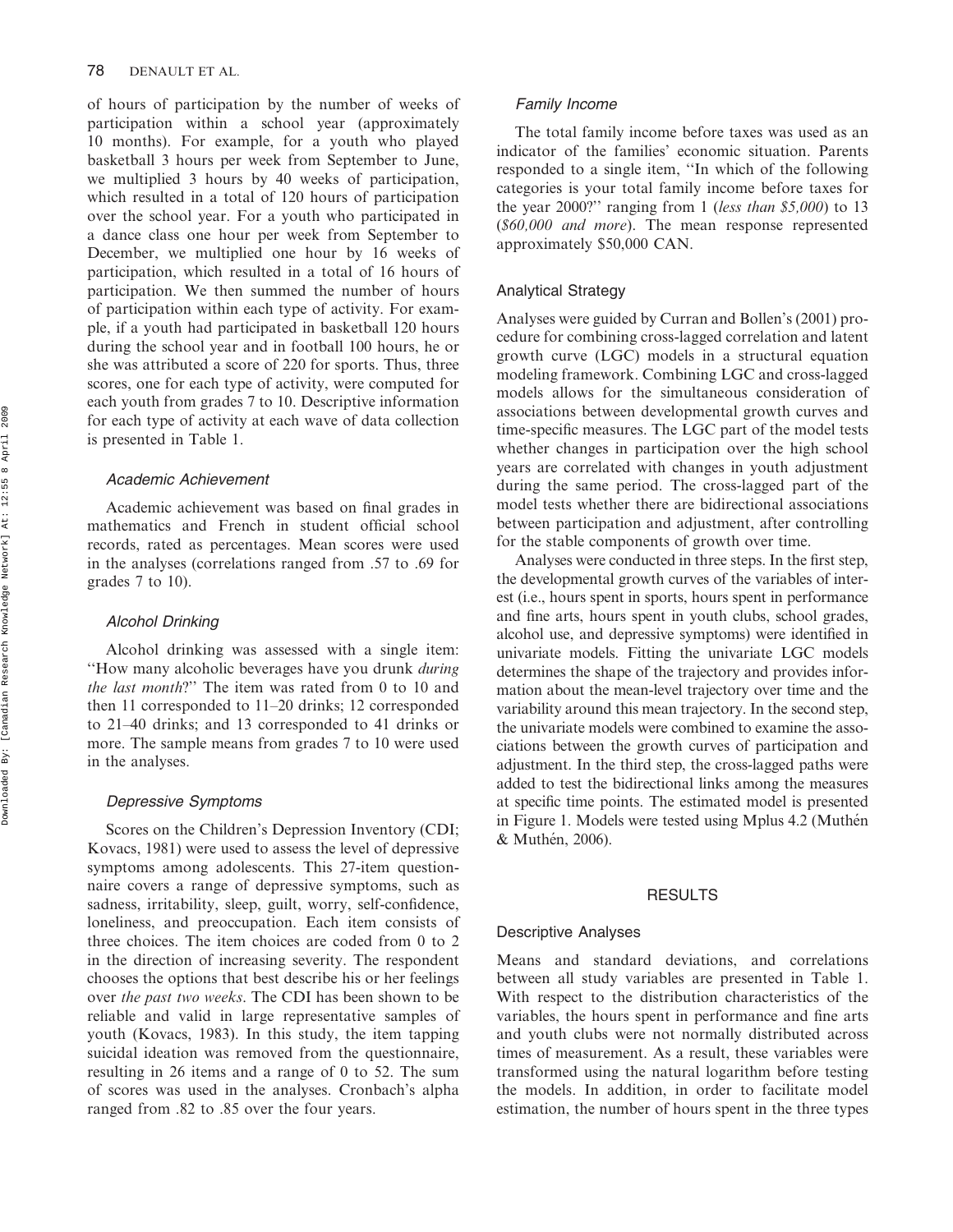|                                                                                                                         | $\delta$<br>25<br>24     |                        |           |                 |              |               |            |                                                                               |            |              |                 |                               |                     |                                |                     |                  |                     |                                                                                                                                     |                                                                                                                                                                                                                                                                                                                                                                                                                                                                                               |                           |               |                     |                      |                     |                        | $69^*$<br>$\overset{*}{\phantom{}}56^*$                                                                                                                                                                                                               | 8.83<br>9.18<br>6.33 | 6.03<br>8.92<br>6.22        |                                                                                                        |
|-------------------------------------------------------------------------------------------------------------------------|--------------------------|------------------------|-----------|-----------------|--------------|---------------|------------|-------------------------------------------------------------------------------|------------|--------------|-----------------|-------------------------------|---------------------|--------------------------------|---------------------|------------------|---------------------|-------------------------------------------------------------------------------------------------------------------------------------|-----------------------------------------------------------------------------------------------------------------------------------------------------------------------------------------------------------------------------------------------------------------------------------------------------------------------------------------------------------------------------------------------------------------------------------------------------------------------------------------------|---------------------------|---------------|---------------------|----------------------|---------------------|------------------------|-------------------------------------------------------------------------------------------------------------------------------------------------------------------------------------------------------------------------------------------------------|----------------------|-----------------------------|--------------------------------------------------------------------------------------------------------|
|                                                                                                                         | 23<br>22                 |                        |           |                 |              |               |            |                                                                               |            |              |                 |                               |                     |                                |                     |                  |                     |                                                                                                                                     |                                                                                                                                                                                                                                                                                                                                                                                                                                                                                               |                           |               |                     |                      |                     |                        | $\stackrel{*}{\circ}$ $\stackrel{*}{\circ}$ $\stackrel{*}{\circ}$<br>$\begin{array}{c}\n\stackrel{*}{\frown} \stackrel{*}{\frown} 10 \\ \hline\n\end{array}$                                                                                          | 4.07                 | $8.48$<br>5.78              |                                                                                                        |
|                                                                                                                         | $\overline{C}$           |                        |           |                 |              |               | 54         |                                                                               |            |              |                 |                               |                     |                                |                     |                  |                     | $\stackrel{*}{\rightarrow} \stackrel{*}{\rightarrow} \stackrel{*}{\rightarrow} \stackrel{*}{\rightarrow} \stackrel{*}{\rightarrow}$ | $2.79$<br>$3.23$                                                                                                                                                                                                                                                                                                                                                                                                                                                                              |                           |               |                     |                      |                     |                        |                                                                                                                                                                                                                                                       |                      |                             |                                                                                                        |
|                                                                                                                         | $\overline{\mathcal{L}}$ |                        |           |                 |              |               |            |                                                                               |            |              |                 |                               |                     |                                |                     |                  |                     |                                                                                                                                     |                                                                                                                                                                                                                                                                                                                                                                                                                                                                                               |                           |               |                     |                      |                     |                        | $\overset{*}{\mathfrak{H}}\,\, \overset{*}{\mathfrak{H}}\, \, \overset{*}{\mathfrak{H}}\, \, \overset{*}{\mathfrak{H}}\, \, \overset{*}{\mathfrak{H}}\, \, \overset{*}{\mathfrak{H}}\, \, \overset{*}{\mathfrak{H}}\, \, \overset{*}{\mathfrak{H}}\,$ | 2.54                 |                             |                                                                                                        |
|                                                                                                                         | 29                       |                        |           |                 |              |               |            |                                                                               |            |              |                 |                               |                     |                                |                     |                  |                     |                                                                                                                                     |                                                                                                                                                                                                                                                                                                                                                                                                                                                                                               |                           |               |                     |                      |                     |                        | $\begin{array}{ccccccccc}\n\ddot{\varphi} & \ddot{\varphi} & \ddot{\varphi} & \ddot{\varphi} & \ddot{\varphi} & \ddot{\varphi} & \ddot{\varphi}\n\end{array}$                                                                                         | $0.89$<br>$2.00$     |                             |                                                                                                        |
|                                                                                                                         | 18                       |                        |           |                 |              |               |            |                                                                               |            |              |                 |                               |                     |                                |                     |                  |                     |                                                                                                                                     |                                                                                                                                                                                                                                                                                                                                                                                                                                                                                               |                           |               |                     |                      |                     |                        |                                                                                                                                                                                                                                                       | 66.53<br>10.30       |                             |                                                                                                        |
|                                                                                                                         | $\overline{L}$           |                        |           |                 |              |               |            |                                                                               |            |              |                 |                               |                     |                                |                     |                  |                     |                                                                                                                                     |                                                                                                                                                                                                                                                                                                                                                                                                                                                                                               |                           |               |                     |                      |                     |                        | $-59$<br>$-79$<br>$-79$<br>$-79$<br>$-79$<br>$-79$<br>$-79$<br>$-79$<br>$-79$<br>$-79$<br>$-79$<br>$-79$<br>$-79$<br>$-79$                                                                                                                            | $70.08$<br>11.22     |                             |                                                                                                        |
|                                                                                                                         | $\tilde{q}$              |                        |           |                 |              |               |            |                                                                               |            |              |                 |                               |                     |                                |                     |                  |                     |                                                                                                                                     |                                                                                                                                                                                                                                                                                                                                                                                                                                                                                               |                           |               |                     |                      |                     |                        |                                                                                                                                                                                                                                                       |                      | 71.33                       |                                                                                                        |
|                                                                                                                         | 15                       |                        |           |                 |              |               |            |                                                                               |            |              |                 |                               |                     |                                |                     |                  |                     |                                                                                                                                     |                                                                                                                                                                                                                                                                                                                                                                                                                                                                                               |                           |               |                     |                      |                     |                        |                                                                                                                                                                                                                                                       |                      | $72.34$<br>10.85            |                                                                                                        |
|                                                                                                                         | $\overline{14}$          |                        |           |                 |              |               |            |                                                                               |            |              |                 |                               |                     |                                |                     |                  |                     |                                                                                                                                     |                                                                                                                                                                                                                                                                                                                                                                                                                                                                                               |                           |               |                     | $\ddot{\phantom{0}}$ | $-0.58$<br>$-0.02$  |                        |                                                                                                                                                                                                                                                       |                      | $0.26$<br>$0.62$            |                                                                                                        |
|                                                                                                                         | $\overline{13}$          |                        |           |                 |              |               |            |                                                                               |            |              |                 |                               |                     |                                |                     |                  |                     |                                                                                                                                     | $\begin{array}{c} 4,125 \\ 4,155 \\ -1,155 \\ -1,155 \\ -1,155 \\ -1,155 \\ -1,155 \\ -1,155 \\ -1,155 \\ -1,155 \\ -1,155 \\ -1,155 \\ -1,155 \\ -1,155 \\ -1,155 \\ -1,155 \\ -1,155 \\ -1,155 \\ -1,155 \\ -1,155 \\ -1,155 \\ -1,155 \\ -1,155 \\ -1,155 \\ -1,155 \\ -1,155 \\ -1,155 \\ -1,155 \\ -1,155 \\ -1,155 \\ -1,$                                                                                                                                                              |                           |               |                     |                      | $30.108$<br>$-1.08$ |                        |                                                                                                                                                                                                                                                       |                      | $\frac{0.21}{0.58}$         |                                                                                                        |
| Descriptive Data and Correlations for the Participation Variables, Outcomes, and Covariates from Grades 7 to 10 (n=362) | $\overline{L}$           |                        |           |                 |              |               |            |                                                                               |            |              |                 |                               |                     |                                |                     |                  |                     |                                                                                                                                     | $\begin{array}{ccccccccc}\n\mathring{a} & \mathring{b} & \mathring{c} & \mathring{c} & \mathring{c} & \mathring{c} & \mathring{c} & \mathring{c} & \mathring{c} & \mathring{c} & \mathring{c} & \mathring{c} & \mathring{c} & \mathring{c} & \mathring{c} & \mathring{c} & \mathring{c} & \mathring{c} & \mathring{c} & \mathring{c} & \mathring{c} & \mathring{c} & \mathring{c} & \mathring{c} & \mathring{c} & \mathring{c} & \mathring{c} & \mathring{c} & \mathring{c} & \mathring{c} &$ |                           |               |                     |                      |                     |                        |                                                                                                                                                                                                                                                       |                      | $0.24$<br>$0.63$            |                                                                                                        |
|                                                                                                                         | $\overline{11}$          |                        |           |                 |              |               |            |                                                                               |            |              |                 |                               |                     |                                |                     |                  |                     |                                                                                                                                     |                                                                                                                                                                                                                                                                                                                                                                                                                                                                                               |                           |               |                     |                      |                     |                        |                                                                                                                                                                                                                                                       |                      | 0.72                        | <i>Note.</i> Sex was coded "0" for girls and "1" for boys; alc=alcohol use; dpr = depressive symptoms. |
|                                                                                                                         | $\overline{a}$           |                        |           |                 |              |               |            |                                                                               |            |              |                 |                               |                     |                                |                     |                  |                     |                                                                                                                                     |                                                                                                                                                                                                                                                                                                                                                                                                                                                                                               |                           |               |                     |                      |                     |                        |                                                                                                                                                                                                                                                       |                      | $0.62$<br>0.95              |                                                                                                        |
|                                                                                                                         | $\circ$                  |                        |           |                 |              |               |            |                                                                               |            |              |                 |                               |                     |                                |                     |                  |                     |                                                                                                                                     |                                                                                                                                                                                                                                                                                                                                                                                                                                                                                               |                           |               |                     |                      |                     |                        |                                                                                                                                                                                                                                                       |                      | $\frac{0.59}{0.91}$         |                                                                                                        |
|                                                                                                                         | $\infty$                 |                        |           |                 |              |               |            |                                                                               |            |              |                 |                               |                     |                                |                     |                  |                     |                                                                                                                                     |                                                                                                                                                                                                                                                                                                                                                                                                                                                                                               |                           |               |                     |                      |                     |                        |                                                                                                                                                                                                                                                       |                      | $0.67$<br>0.98              |                                                                                                        |
|                                                                                                                         |                          |                        |           |                 |              |               |            |                                                                               |            |              |                 |                               |                     |                                |                     |                  |                     |                                                                                                                                     |                                                                                                                                                                                                                                                                                                                                                                                                                                                                                               |                           |               |                     |                      |                     |                        |                                                                                                                                                                                                                                                       | $\dot{\circ}$        | $\overline{6}$ 5<br>$\circ$ |                                                                                                        |
|                                                                                                                         | $\breve{\circ}$          |                        |           |                 |              |               |            | $\frac{1}{2}$                                                                 | $-0.08$    |              | $-17$<br>- 05   | S                             | $\ddot{\mathrm{0}}$ | $\odot$                        | $\ddot{\mathrm{S}}$ | $\Xi$            | $\ddot{=}$          | 08                                                                                                                                  | Ś.                                                                                                                                                                                                                                                                                                                                                                                                                                                                                            | $-0.01$                   | $-0$          | $\ddot{\mathrm{e}}$ | $-0.08$              | S                   |                        | $-0$                                                                                                                                                                                                                                                  | 5.80                 | 8.79                        |                                                                                                        |
|                                                                                                                         | 5                        |                        |           |                 |              | $\tilde{e}$ . | $-17^*$    | $-12$                                                                         | $-16$      | $-17$        | $-0.02$         | 60.                           | $\overline{c}$ .    | $-0.03$                        | $55 =$              |                  |                     | $0$                                                                                                                                 | $\Xi$                                                                                                                                                                                                                                                                                                                                                                                                                                                                                         | $\ddot{\mathrm{0}}$       | $\odot$       | $\ddot{4}$          | $-0.08$              | .06                 | $-0.0$                 | $-0$                                                                                                                                                                                                                                                  | 5.58                 | 8.20                        |                                                                                                        |
|                                                                                                                         | 4                        |                        |           |                 | $\tilde{S}$  | $\ddot{5}$    | $-0.21$    | $-13$                                                                         | $-0.06$    | $-13*$       | $-0.8$          | 08                            | $\Xi$               | $\ddot{=}$                     | S.                  | $\dot{5}$        | $\ddot{\theta}$     | $07$                                                                                                                                | $\Xi$                                                                                                                                                                                                                                                                                                                                                                                                                                                                                         | $\rm G$                   | S             | $\Xi$               | $-0.09$              | $-0.9$              | $-0.2$                 | $\widetilde{\mathrm{S}}$                                                                                                                                                                                                                              | 6.40                 | 8.82                        |                                                                                                        |
|                                                                                                                         | $\sim$                   |                        |           | 69              | \$6          | 47            | $-17^*$    | $-15$                                                                         | $-0.8$     | $-0.9$       | $-13$           | ą                             | $-0.5$              | $\overline{0}$ .               | S.                  | ō                | $\ddot{\mathrm{c}}$ | $\ddot{\circ}$                                                                                                                      | 06                                                                                                                                                                                                                                                                                                                                                                                                                                                                                            | $\stackrel{*}{\equiv}$    | $\ddot{=}$    | $\ddot{5}$          | $-12^{*}$            | $-0.03$             | $-0.3$                 | $\overline{0}$                                                                                                                                                                                                                                        | 6.30                 | 8.84                        |                                                                                                        |
|                                                                                                                         | $\sim$                   |                        | $\vec{=}$ | $\vec{A}$       | $\ddot{16}$  | $\odot$       | S.         | Ś.                                                                            | $-0$       | Ŕ.           | $\overline{08}$ | $\ddot{\circ}$                | $\overline{0}$      | $\mathcal{L}$                  | $.36*$              | $\ddot{17}$      | $\frac{16}{1}$      | $\ddot{4}$                                                                                                                          | $\sim$                                                                                                                                                                                                                                                                                                                                                                                                                                                                                        | $-0.06$                   | $-12^{*}$     | $\widetilde{6}$     | $-0.8$               | $-0.5$              | $\ddot{\mathrm{c}}$    | Ś.                                                                                                                                                                                                                                                    | 10.65                | 2.76                        |                                                                                                        |
|                                                                                                                         |                          | $-0.0$                 | Ē         | $\ddot{5}$      | $\ddot{5}^*$ | $.13*$        |            | $\begin{array}{c}\n5 \times 15 \\ -25 \times 15 \\ -1 \times 15\n\end{array}$ |            | $-18$        | $\ddot{0}$      | $-0$                          | $\overline{0}$ .    | Ś.                             | $rac{5}{1}$         | $-10$            | $-10$<br>$-10$      |                                                                                                                                     | $\overline{10}$                                                                                                                                                                                                                                                                                                                                                                                                                                                                               | $\rm C$                   | $-0.03$       | 60                  | $-17^*$              | $-18^{\circ}$       | $-11^*$                | $-0.08$                                                                                                                                                                                                                                               | £                    | 49                          |                                                                                                        |
|                                                                                                                         |                          | 2. Income<br>1. Gender | G7-sports | G8-sports<br>4. | G9-sports    | 6. G10-sports | 7. G7-arts | 8. G8-arts                                                                    | 9. G9-arts | 10. G10-arts | $11. G7$ -clubs | G8-clubs<br>$\overline{12}$ . | G9-clubs<br>13.     | G10-clubs<br>$\overline{14}$ . | 15. G7-grades       | G8-grades<br>16. | 17. G9-grades       | G10-grades<br>18.                                                                                                                   | $G$ 7-alc<br>19.                                                                                                                                                                                                                                                                                                                                                                                                                                                                              | G8-alc<br>20 <sub>1</sub> | G9-alc<br>21. | $G10$ -alc<br>22.   | G7-dpr<br>23.        | $G8-dpr$<br>24.     | $\mbox{G9-dpr}$<br>25. | 26. G10-dpr                                                                                                                                                                                                                                           | $\mathbb{Z}$         | SD                          |                                                                                                        |

TABLE 1

79

 $p < 0.5$ .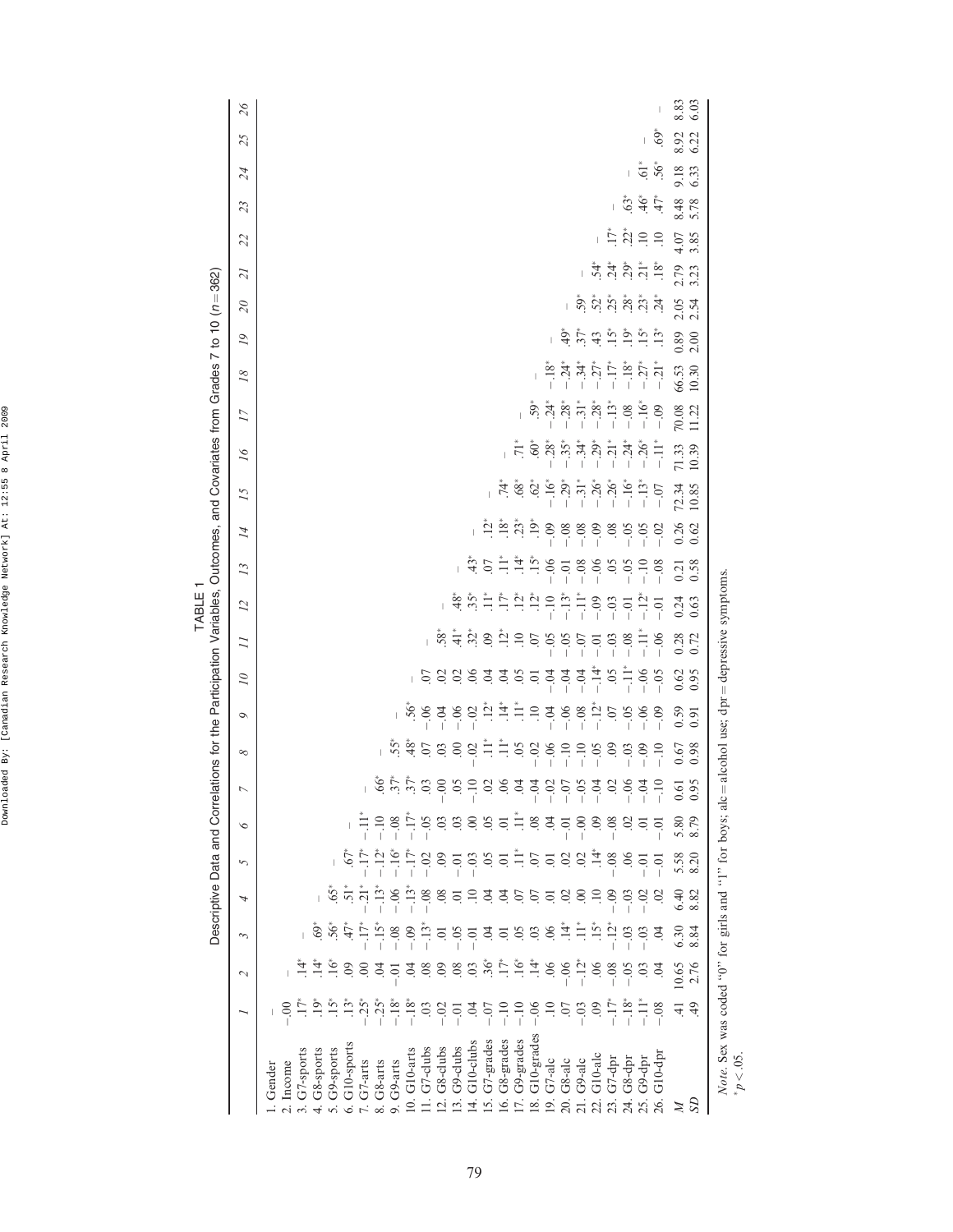

FIGURE 1 The bivariate latent growth-curve model with cross-lagged paths.

of activities was divided by 10 before conducting the analyses. We can see from Table 1 that the most notable associations include sports and alcohol use (positive), performance and fine arts and grades (positive), and youth clubs and grades (positive). We can also see that correlations across time ranged from .47 to .69 for sports, .37 to .66 for performance and fine arts, and .32 to .58 for youth clubs. For school grades, the correlations ranged from .59 to .74, for alcohol use, from .37 to .59, and for depressive symptoms, from .46 to .69.

#### Results for the Univariate Growth Curves

The same procedure was used for fitting all the univariate models. For each model, a random intercept factor was included to represent grade 7 levels for this variable, and a random slope factor was included to account for change over time. Because we had no a priori hypotheses about the shape of the curves, factors loadings for the second and third parameters of the slope were freely estimated (factor loadings for the first and fourth parameters were fixed at "0" and "1," respectively). Fitting and using the unconstrained level and shape factor is a parsimonious approach when there is no statistical evidence to fit a linear or quadratic shape for the curves. In such models, the slope is the rate of change from the first to the fourth time points—here, from grade 7 to grade 10. Examination of the graphs for these analyses revealed that sports and youth clubs approximated a plateau-and-down trajectory, whereas performance and fine arts and depressive symptoms approximated an up-and-plateau trajectory. Grades seemed to decrease linearly with a steeper decrease at the end of high school, and alcohol use approximated this same trajectory, but with increases over time. Indices of model fit for all models appear in Table 2. Models that provide a good fit to the data have nonsignificant chi-square values  $(p > .05)$ , comparative fit indexes (CFIs) greater than .95, and root mean square errors of approximation (RMSEAs) less than .06 (Hu & Bentler, 1999).

As can be seen in Table 2, hours spent in sports and youth clubs tended to decrease from grade 7 to grade 10, whereas hours spent in performance and fine arts tended to increase, although the mean slope estimates for these curves were not statistically significant. Signification variation was observed around the intercept of sports and youth clubs and around the slope of sports (sports: estimate intercept = 54.01,  $SE = 5.24$ ,  $z = 10.30$ ,  $p <$ .001, estimate slope = 27.67,  $SE = 9.44$ ,  $z = 2.93$ ,  $p <$ .01; performance and fine arts: estimate intercept  $= 0.49$ ,  $SE = 0.59$ ,  $z = 0.85$ , n.s., estimate slope = 0.26,  $SE =$ 0.57,  $z = 0.46$ , n.s.; youth clubs: estimate intercept = 0.24,  $SE = 0.07$ ,  $z = 3.31$ ,  $p < .001$ , estimate slope  $= 0.11$ ,  $SE = 0.09$ ,  $z = 1.16$ , n.s.). It should be noted that even though the variability around some slopes was not significant, constraining it to be equal to zero resulted in a poorer model fit. As a result, the random slope was retained in the models.

For the outcome variables, grades decreased significantly over time, whereas alcohol use significantly increased. Depressive symptoms tended to increase over time, although nonsignificantly. Significant variation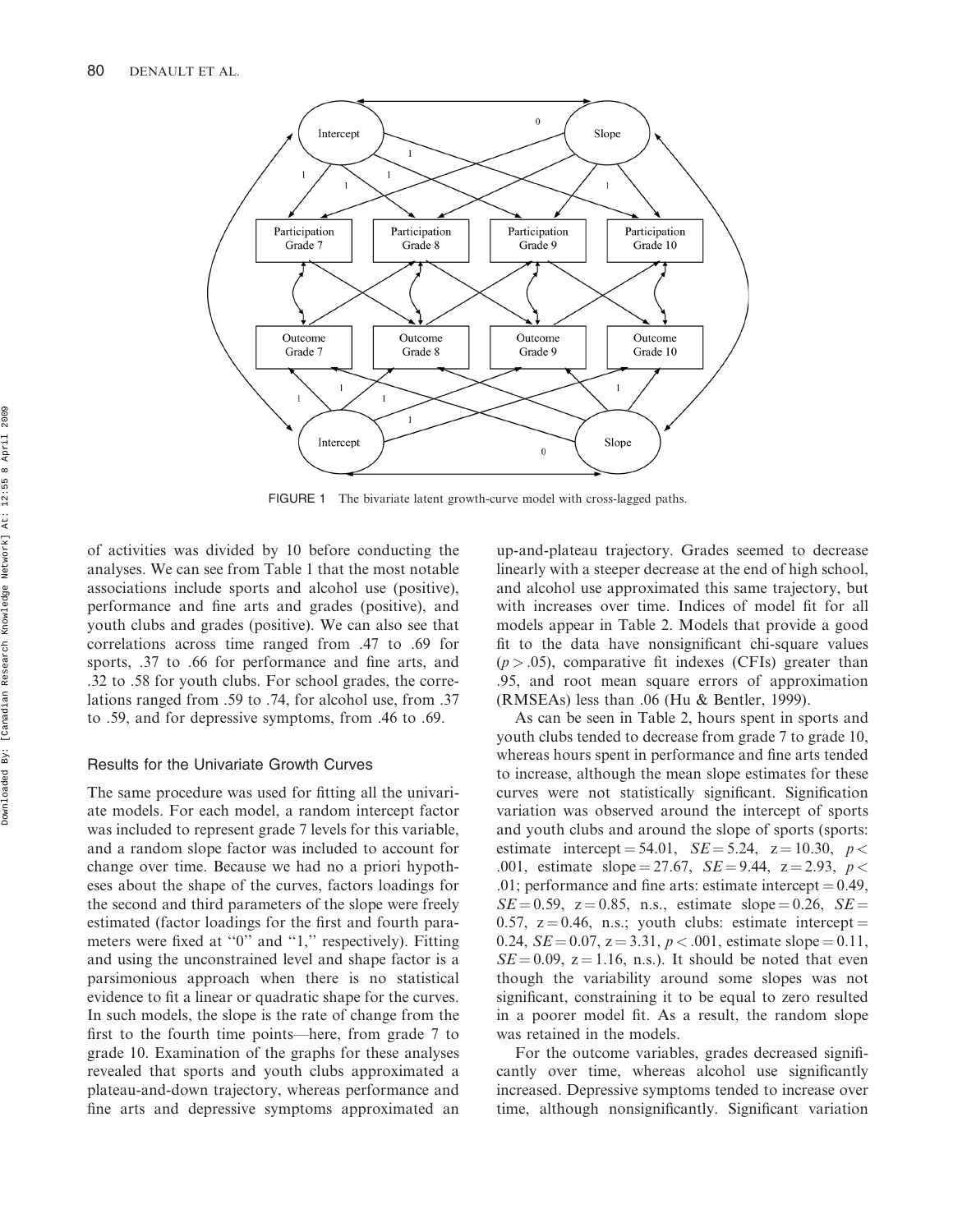|                           |    |      |                  | <b>CFI</b> | <b>RMSEA</b> | 90% CI     |       |     | Intercept estimates |                  | Slope estimates |     |         |                  |
|---------------------------|----|------|------------------|------------|--------------|------------|-------|-----|---------------------|------------------|-----------------|-----|---------|------------------|
| Model                     | df | ≁    | $\boldsymbol{p}$ |            |              |            | h     | SE  | beta                | $\boldsymbol{p}$ | h               | SE  | beta    | $\boldsymbol{p}$ |
| Participation variables   |    |      |                  |            |              |            |       |     |                     |                  |                 |     |         |                  |
| <b>Sports</b>             | 3  | 8.27 | .04              | .992       | .070         | .013, .128 | 6.28  | .43 | .86                 | .001             | $-.70$          | .41 | $-.13$  | ns               |
| Performance and fine arts |    | 3.64 | .16              | .997       | .048         | .000, .125 | .58   | .05 | .83                 | .001             | .04             | .04 | .07     | ns               |
| Youth clubs               | 3  | 4.31 | .23              | .996       | .035         | .000, .101 | .24   | .03 | .50                 | .001             | $-.01$          | .03 | $-.02$  | ns               |
| Outcome variables         |    |      |                  |            |              |            |       |     |                     |                  |                 |     |         |                  |
| School grades             |    | 1.49 | .47              | 0.00       | .000         | .000, .095 | 72.35 | .57 | 7.76                | .001             | $-5.82$         | .49 | $-1.47$ | .001             |
| Alcohol use               |    | 3.57 | .17              | .996       | .047         | .000, .124 | .90   | .10 | .62                 | .001             | 3.19            | .19 | 1.42    | .001             |
| Depressive symptoms       |    | 3.68 | .16              | .997       | .048         | .000, .125 | 8.46  | .31 | 2.09                | .001             | .41             | .26 | .16     | ns               |

TABLE 2 Univariate Model Fit Indexes

*Note. df* = degrees of freedom;  $p = \chi^2$  probability value; CFI = comparative fit index; RMSEA = root mean square error of approximation;  $CI =$  confidence intervals.

was observed around the intercept of all variables and around the slope of alcohol use (grades: estimate intercept = 87.00,  $SE = 8.01$ ,  $z = 10.86$ ,  $p < .001$ , estimate slope = 15.69,  $SE = 13.29$ ,  $z = 1.18$ , n.s.; alcohol use: estimate intercept = 2.12,  $SE = 0.36$ ,  $z = 5.83$   $p < .001$ , estimate slope = 5.02,  $SE = 1.23$ ,  $z = 4.10$ ,  $p < .001$ ; depressive symptoms: estimate intercept = 16.33,  $SE =$ 4.60,  $z = 3.55$ ,  $p < .001$ , estimate slope  $= 6.41$ ,  $SE =$ 3.99,  $z = 1.61$ , n.s. for the slope). Here again, constraining the variance around the slopes to be equal to zero resulted in poorer model fits. As a result, the random slope was retained in the models.

With respect to the covariates, boys and youth from more affluent families participated more intensively in sports at the beginning of high school (b = 3.19,  $SE =$ .84,  $z = 3.81$ ,  $p < .001$ , beta = .21 for gender; b = .47,  $SE = .15$ ,  $z = 3.16$ ,  $p < .01$ , beta = .18 for family income; covariates explained 8% of the variance). Girls also spent more hours in performance and fine arts in Grade 7 (b = -.45,  $SE = .10$ ,  $z = -4.33$ ,  $p < .001$ , beta = -.34; covariates explained 12% of the variance). For school grades, family income was positively related to initial grades, but negatively associated with school achievement over time ( $b = 1.23$ ,  $SE = .20$ ,  $z = 6.31$ ,  $p < .001$ , beta  $= .35$ ; covariates explained 13% of the variance for the intercept;  $b = -.84$ ,  $SE = .18$ ,  $z = -4.61$ ,  $p < .001$ , beta =  $-.47$ ; covariates explained 23% of the variance for the slope). Finally, girls reported more depressive symptoms at the beginning of high school  $(b = -1.88, \, SE = .62, \, z = -3.05, \, p < .01, \, beta = -.22;$ covariates explained 6% of the variance). No effect of gender and family income were found on the latent growth curves of youth clubs and alcohol use.

## Correlations Between the Growth Curves of Participation and Adjustment

A series of growth curve analyses tested for links between the participation and developmental outcome growth curves. For each combination of activity type and outcome, we tested for reciprocal relations among the slopes and intercepts of the participation and outcome curves. Nine models were tested separately to verify whether hours spent in sports, performance and fine arts, and youth clubs were linked to school grades, alcohol use, and depressive symptoms. Gender and family income was regressed on the intercepts and slopes of both participation and outcome variables in all models. Within-time correlations between the residuals of the participation and adjustment repeated measures were also estimated.

Of the nine models tested, seven associations between the growth curves of participation and adjustment were found to be significant. First, results indicated that higher levels of sports participation in grade 7 predicted a steeper increase in alcohol use over time  $(b = .06, )$  $SE = .03$ ,  $z = 2.30$ ,  $p < .05$ , beta = .21). The fit of this model was adequate,  $\chi^2(25) = 53.71$ ,  $p = .00$ ; CFI = .98; RMSEA = .06; 90% CI = .04, .08. Second, we found that the slopes of performance and fine arts and depressive symptoms were negatively related ( $b = -.67$ ,  $SE = .31$ ,  $z = -2.14$ ,  $p < .05$ , beta =  $-.54$ ). This model was a good fit of the data,  $\chi^2(24) = 31.81$ ,  $p = .13$ ; CFI = .99; RMSEA = .03; 90% CI = .00, .06. Third and fourth, the intercepts of youth clubs and school grades were positively and significantly related, as were their slopes (intercepts:  $b = .60$ ,  $SE = .27$ ,  $z = 2.22$ ,  $p < .05$ , beta = .13; slopes:  $b = .50$ ,  $SE = .24$ ,  $z = 2.10$ ,  $p < .05$ , beta = .37). This model fitted the data well,  $\chi^2(25) = 42.53$ ,  $p = .02$ ; CFI = .99; RMSEA = .04; 90% CI = .02, .07. Fifth, initial rates of participation in youth clubs and alcohol use were negatively correlated  $(b = -.11, ...)$  $SE = .05$ ,  $z = -2.01$ ,  $p < .05$ , beta  $= -.15$ ). The fit of this model was adequate,  $\chi^2(25) = 38.73$ ,  $p = .04$ ; CFI = .98; RMSEA = .04; 90% CI = .01, .06. Sixth, we found that higher levels of participation in youth clubs in grade 7 predicted a slower increase in depressive symptoms over time  $(b = -1.35, SE = .52, z = -2.59, p < .01,$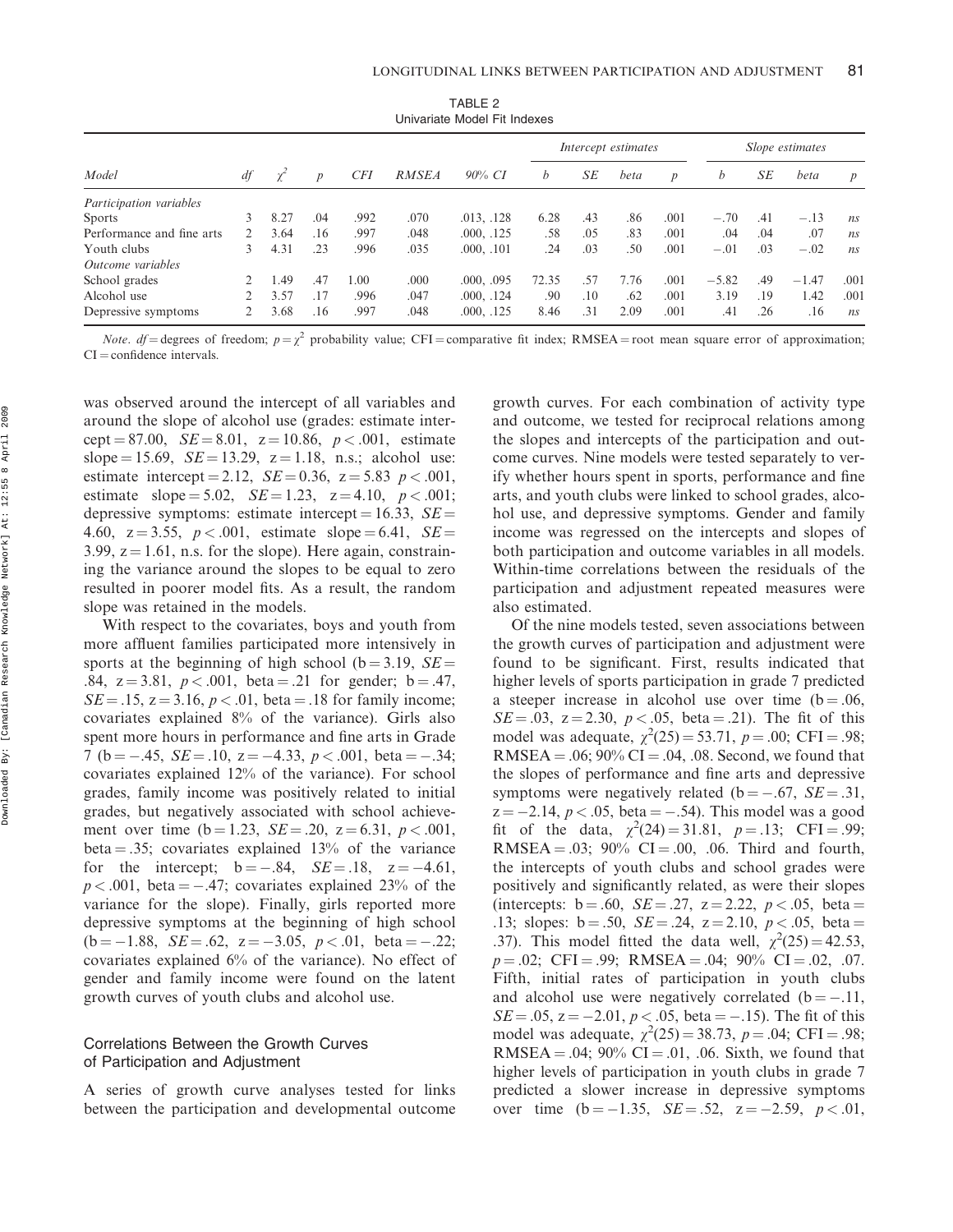

FIGURE 2 Latent growth-curve part of the tested model showing the significant associations between: (a) sports and alcohol use, (b) performance and fine arts and depressive symptoms, (c) youth clubs and school grades, (d) youth clubs and alcohol use, and (e) youth clubs and depressive symptoms. All parameters values are standardized. For the covariates, only the significant associations are presented.  $p < .05$ .

 $beta = -.24$ ). Finally, the slopes of these two variables were negatively correlated  $(b = -.21, SE = .10, z = )$  $-2.07$ ,  $p < .05$ , beta  $= -.24$ ). This model was a good fit of the data,  $\chi^2(25) = 28.55$ ,  $p = .28$ ; CFI = 1.00; RMSEA = .02; 90% CI = .00, .05. These results are presented in Figures 2a to 2e.

#### Testing for Bidirectional Effects

For these analyses, six cross-lagged paths were added to the models described above to test for time-specific associations (see Figure 1). After controlling for the stable components of both participation and adjustment, few links were found to be significant. One exception included hours spent in performance and fine arts. We first found that grade 9 arts predicted higher grades in grade 10 (b = 2.53,  $SE = 1.11$ , z = 2.28, p < .05, beta = .22). Moreover, all three paths linking grades to participation in performance and fine arts were significant

and positive  $(G7-G8: b = .01, SE = .005, z = 2.63,$  $p < .01$ , beta = .13; G8–G9: b = .01, SE = .005, z = 2.41,  $p < .05$ , beta = .15; G9–G10; b = .01, SE = .004,  $z = 2.46$ ,  $p < .05$ , beta = .13). Second, we found that hours spent in performance and fine arts in grade 8 predicted less alcohol use in grade 9, which was also the case from grade 9 to grade 10 (G8–G9:  $b = -.44$ ,  $SE = .18$ ,  $z = -2.39$ ,  $p < .05$ , beta = -.13; G9-G10:  $b = -.82$ ,  $SE = .35$ ,  $z = -2.34$ ,  $p < .05$ , beta  $= -.19$ ). Finally, we found that depressive symptoms in grade 7 were positively related to participation in grade 8 arts  $(b = .02, SE = .009, z = 2.47, p < .05, beta = .13).$ 

#### **DISCUSSION**

The goal of this study was to investigate the longitudinal associations between youth activity participation and adjustment. Is growth in participation related to growth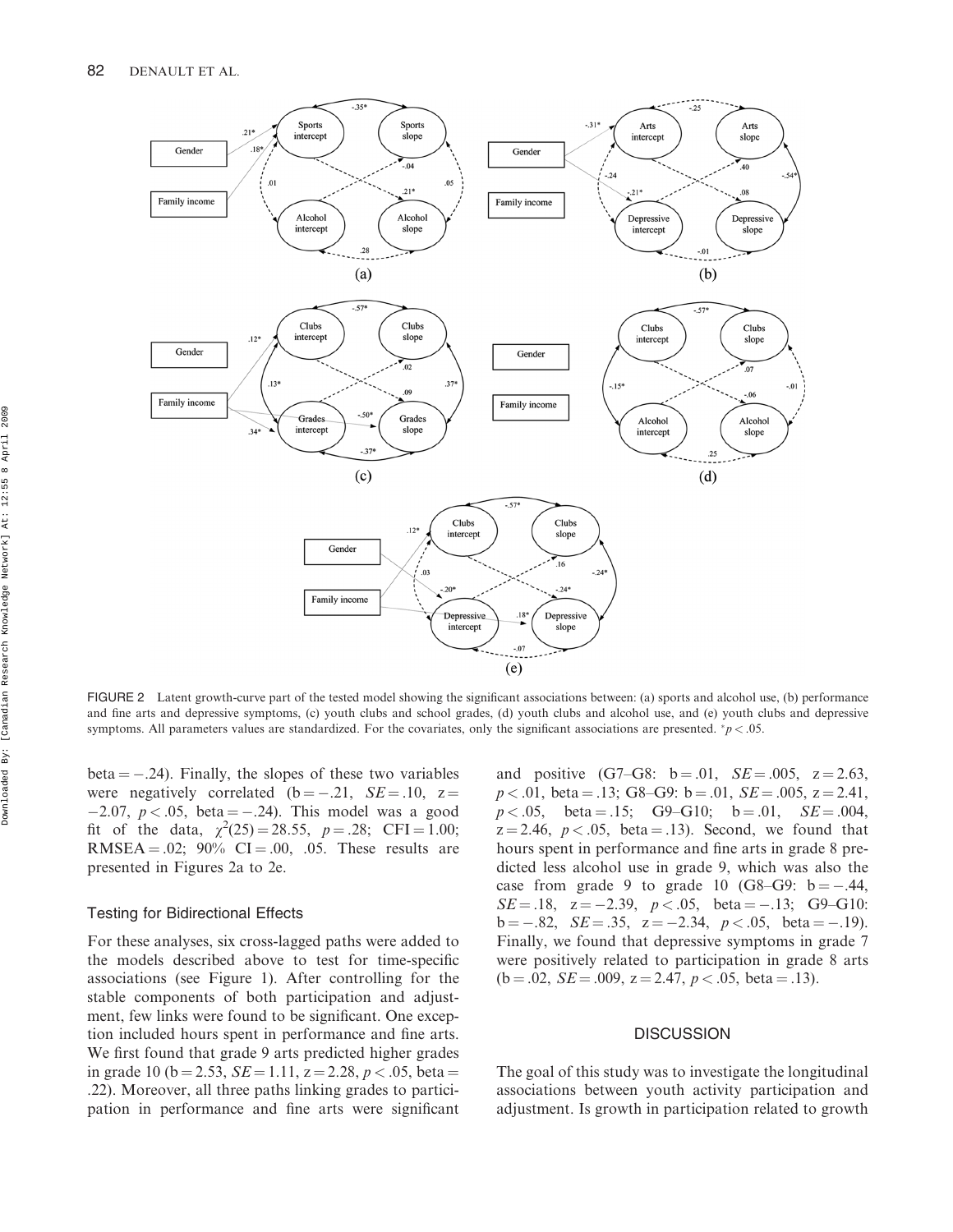in adjustment over time? Are there bidirectional links between the two phenomena at specific time points over time? First, results indicated that there is significant variability in youth's trajectories of activity participation, mostly at the beginning of high school. Second, results revealed significant correlations between growth curves of: (a) sports in relation to alcohol use, (b) performance and fine arts in relation to depressive symptoms, and (c) youth clubs in relation to grades and depressive symptoms. Third, few time-specific associations were found to be significant, with the exception of performance and fine arts and grades.

#### Developmental Growth Curves of Youth Activity Participation and Adjustment

The developmental growth curves of participation, defined as the total number of hours spent in organized activities over one school year, were stable for the three types of activities from grade 7 to grade 10. Results revealed that youth were more likely to differ in their sports participation practices compared to performance and fine arts and youth clubs. With respect to indicators of adjustment, our growth curve results tended to be consistent with prior research. Previous studies have found both curvilinear and linear rates of change in academic achievement, as well as both increases and decreases over time (Crosnoe, 2002; Hong & Ho, 2005; Moller, Stearns, Blau, & Land, 2006; Wampler, Munsh, & Adams, 2002). In addition, alcohol use is likely to increase over time (Barnes, Reifman, Farrell, & Dintcheff, 2000; Brown, Catalano, Fleming, Haggerty, & Abbott, 2005; Schulenberg & Maggs, 2001). However, the nonsignificant slope of depressive symptoms was unexpected given prior findings (even though the shape suggested an up-and-plateau trajectory). Depressive symptoms usually increase between ages 13 and 16, and plateau or decline in late adolescence (Garber, Keiley, & Martin, 2002; Ge, Natsuaki, & Conger, 2006; Wichstrom, 1999). Among possible explanations for this discrepancy, not all of the previous studies have used the CDI (Kovacs, 1981, 1983) as we did. For instance, Ge, Natsuaki, and Conger (2006) and Wichstrom (1999) used the depression subscale of the SCL-90 (Derogatis, 1983; Derogatis, Lipman, Uhlenhut, & Covi, 1974).

Gender differences were also found on these trajectories. As previously documented, boys participated more intensively in sports, and girls, more intensively in performance and fine arts (Eccles & Barber, 1999; McNeal, 1998; Pedersen, 2005). Girls also reported more depressive symptoms at the beginning of high school, which is consistent with previous studies (Hankin et al., 1998; Wichstrom, 1999). With respect to family income, youth from more affluent families participated more intensively in sports at the beginning of high school (McNeal, 1998). These youth also had higher grades in grade 7, but showed a steeper decrease in academic achievement over time, which may reflect a regression to the mean effect.

## Associations Between Growth Curves of Participation and Adjustment

Our first research question was to verify whether growth in participation would be associated with growth in youth adjustment. This implies that the initial level or rate of change in participation is related to the corresponding adjustment outcome trajectory parameters. With respect to sports, we found that initial levels of participation in these activities were linked to a steeper increase in alcohol use over time. In other words, the more intensively youth were participating in sports at the beginning of high school, the faster their increase in drinking over the years. The association between participation in sports and alcohol use and misuse during the high school years has been documented previously (Darling, Caldwell, & Smith, 2005; Eccles & Barber, 1999). To explain this association, researchers have suggested the possibility of a sports subculture likely to value academic success, but also alcohol use or "partying" (Crosnoe, 2002; Eccles & Barber, 1999; Barber, Eccles, & Stone, 2001; Eccles, Barber, Stone, & Hunt, 2003; Barber, Stone, Hunt, & Eccles, 2005; Miller, Hoffman, Barnes, Sabo, & Melnick, 2003). These findings draw attention to the relative importance that coaches could have in preventing a culture of alcohol use from forming among members of their teams.

With respect to performance and fine arts, we found a negative correlation between rates of change of participation in these activities and depressive symptoms. In other words, youth who increased their participation in performance and fine arts were also likely to experience a decrease in depressive symptoms, although whether or not there is any causal relation between these two slopes cannot be determined by these findings. Observed relations between arts and depressive symptoms have been mixed in the literature. In their longitudinal study of adolescents' psychopathology, Bohnert and Garber (2007) found no significant association between performance and fine arts and internalizing symptoms. Barber, Eccles, and Stone (2001) also found no association between arts participation and depressed mood, but reported that youth involved in these activities showed higher rates of suicide attempts and visits to a psychologist by age 24. On the other hand, in adolescence, these types of activities have been associated with positive outcomes such as identity exploration and initiative (Hansen, Larson, & Dworkin, 2003; Larson, Hansen, & Moneta, 2006). Arts activities may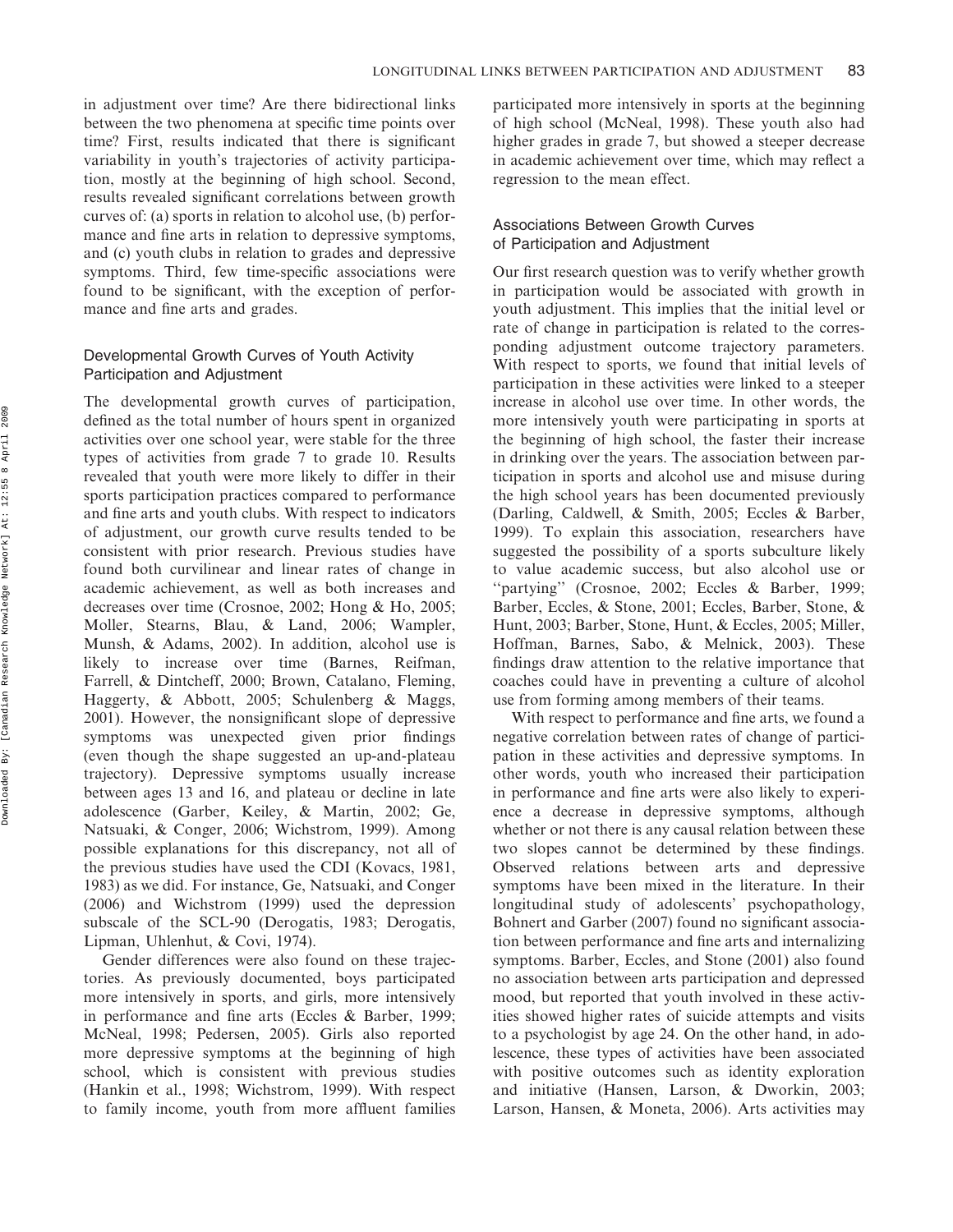also allow youth to express their creativity and emotions in a structured context, which could protect them from depressed mood over time. Yet more longitudinal studies are needed to document the positive, and potentially negative, association between arts activities and youth's psychological adjustment.

With respect to youth clubs, a positive relation was found between both the initial rates and rates of change of participation in these activities and school grades. In other words, youth who spent more time in these activities were also more likely to have higher grades across the high school years. Here again, however, a causal relation cannot be determined by these findings. Youth clubs, which mainly included prosocial activities and community and school clubs in this study, have been linked to adolescents' academic success, such as higher GPA, higher educational aspirations, and more years of education in other studies as well (Barber, Eccles, & Stone, 2001; Eccles & Barber, 1999; Fredricks & Eccles, 2006; Youniss, McLellan, Su, & Yates, 1999). According to Youniss, McLellan, Su, & Yates (1999), meaningful activities, such as volunteering or participating in civic organizations, serve as basic orientations toward normative society. This could, in turn, promote academic achievement, which is part of the constellation of behaviors valued by normative society. This could also explain why youth with higher rates of participation in these activities showed lower levels of alcohol use at the beginning of high school.

Finally, we found a negative correlation between rates of change of participation in youth clubs and depressive symptoms. In other words, youth who increased their participation in these activities were also likely to experience a decrease in depressive symptoms, or vice versa, since no causal relation can be determined by this correlation. Participation in prosocial activities, such as youth clubs, has been associated with higher self-esteem (Barber, Eccles, & Stone, 2001). In addition, these activities give youth the opportunity to develop linkages with adults in the community (Hansen, Larson, & Dworkin, 2003; Larson, Hansen, & Moneta, 2006). The potential additional support received from these adults may explain why youth experience a decrease in their depressive symptoms over the years (Mahoney, Schweder, & Stattin, 2002).

## Bidirectional Effects Between Participation and Adjustment

By looking at bidirectional effects, our second research question was to examine more closely the direction of the associations between participation and adjustment. These effects imply, for instance, that elevated levels of participation at a particular time point influence a subsequent elevation of adjustment at a later point in time, or vice versa. After controlling for the stable

components of participation and adjustment, few cross-lagged paths were found to be significant in the different models, except for performance and fine arts. As expected, effects were found in both directions. For instance, our results revealed that even though participation in performance and fine arts in grade 9 predicted higher grades the year after, grades predicted higher participation in these activities across the high school years. Participation in performance and fine arts has been associated with positive educational outcomes in previous studies (Barber, Eccles, & Stone, 2001; Eccles & Barber, 1999), and our results suggest that this can go in both directions. The positive link from grade 7 depressive symptoms to grade 8 performance and fine arts also suggested some selection effects, whereas the two negative links from arts to alcohol use suggested some impact effects. Yet few clear bidirectional effects emerged from our findings.

In sum, our findings suggest that the outcomes of youth activity participation might be seen over a longer period of time, and not necessarily from year to year. They also inform about the direction of effects. After controlling for gender, family income, and previous levels of participation and adjustment, we found evidence consistent with both participation-to-adjustment and adjustment-to-participation effects. This adds to previous research that assessed participation at a single time point. On the one hand, our findings suggest that self-selection can indeed be at play in the association between youth activity participation and adjustment. But on the other hand, our results reveal that selection effects are not enough to account for the benefits of youth activity participation over the high school years.

Some of our null findings conflict with other studies, however. Most notably, no positive link was found between sports participation and academic achievement, which is usually well-established in the literature (Barber, Eccles, & Stone, 2001; Darling, Caldwell, & Smith, 2005; Eccles & Barber, 1999; Fredricks & Eccles, 2006). Among possible explanations, our sample may be culture-specific. Both in the United States and in Canada, organized activities are voluntary, have regular schedules and adult leaders, and promote the development of various skills. However, in the province where our data were collected, youth mostly participate in communitybased activities, whereas in the United States, organized activities are often held within the school system. Yet Gerber (1996) found that participation in school activities was more strongly related to academic achievement than was participation in out-of-school activities.

#### Limitations of the Study

In this study, we tried to shed new light on the longitudinal associations between youth activity participation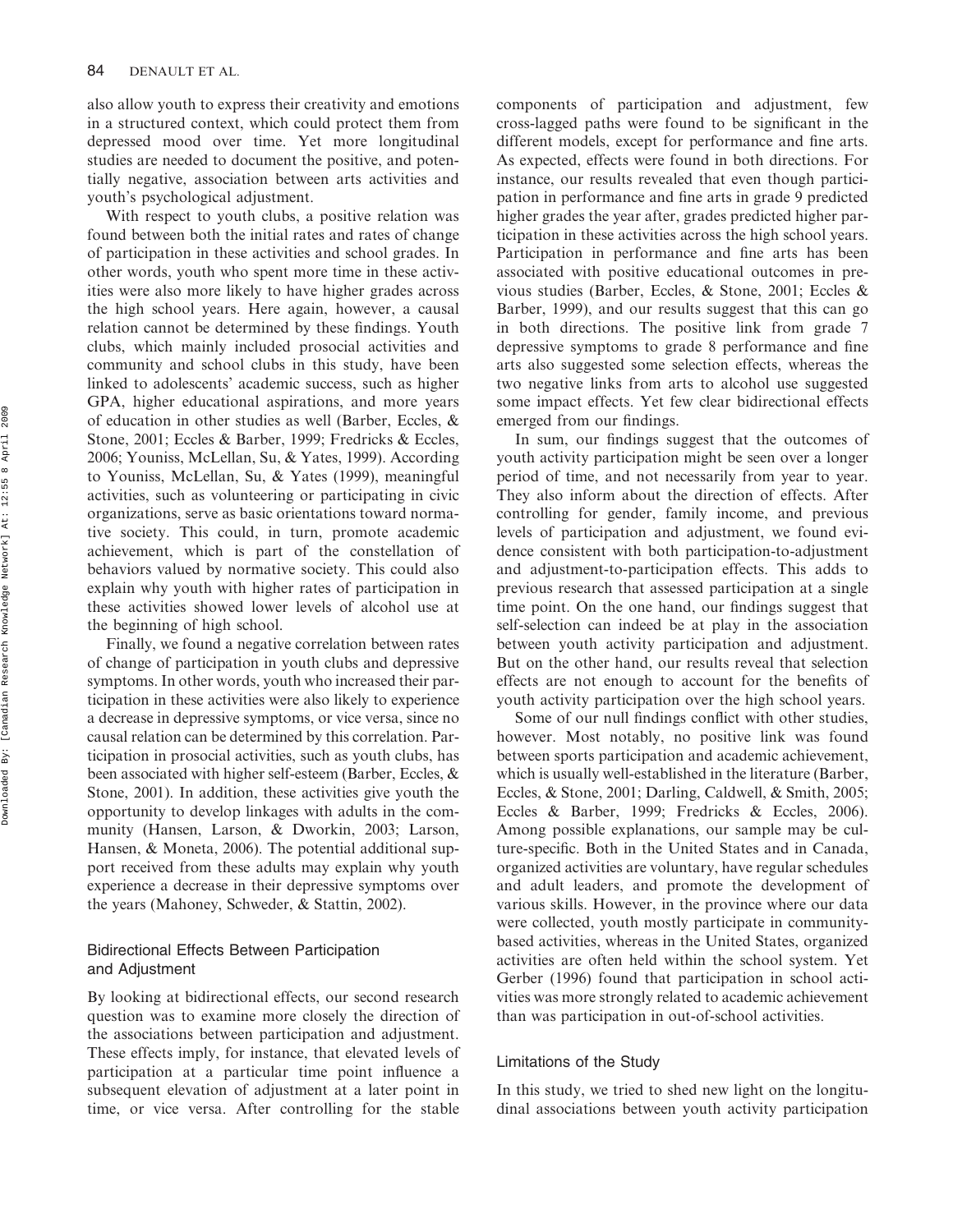and adjustment. However, only one specific model was tested for all indicators of participation and adjustment. It will be important in future studies to test other longitudinal models. For example, natural groups of participants might exist in the population, such as stable groups of highly-involved and non-involved youth. These youth might show unique patterns of adjustment, which could be verified using latent class trajectories. We also did not take into account the nesting of individuals within schools since our participants were scattered across multiple high schools with a very different number of youth per school (e.g., around twenty high schools included less than 5 participants). Nonetheless, differences between schools, such as in the availability of activities, remain a source of variance that could have biased the obtained estimates. Moreover, a large number of analyses were conducted and, as a result, our results should be interpreted with caution.

In addition, we only considered youths' intensity of participation in three separate types of activities, and other dimensions of participation, especially breadth (i.e., when youth are involved in more than one type of activity), merit further research attention. According to Busseri, Rose-Krasnor, Willoughby, and Chalmers (2006), the intensity and breadth of participation may not have the same developmental implications for youth. Involvement in a diverse set of activities may facilitate one's identity exploration, whereas intensive involvement in one type of activity may reflect one's talent. Moreover, the use of time as the indicator of participation is not without limitations. Although most studies have shown positive relations between intensity of participation and adjustment in the adolescent years, thresholds or tipping points with some diminishing benefits have also been documented (Mahoney, Harris, & Eccles, 2006). This was not tested in our study. The quality of the activities, such as opportunities for youth to truly engage in the activities, should also be considered when looking at participation outcomes.

We also focused on one positive outcome (grades) and two negative outcomes (alcohol use and depressive symptoms). In doing so, we did not explore the many ways that activity participation might enhance psychological adjustment or competence (Call & Mortimer, 2002; Lerner et al., 2006; Pedersen, 2005). Moreover, we did not examine the activity-adjustment curves among different subgroups of adolescents. Even though there is no reliable empirical support so far in the literature for looking at participation outcomes among boys and girls, we believe this deserves more research attention. Likewise, some researchers have suggested that although all youth are expected to benefit from organized activities, those who experience risk in one or more social contexts might benefit even more (Darling, 2005; Pedersen & Seidman, 2005). For instance, with respect to academic outcomes, Marsh and Kleitman (2002) found that benefits of participation tended to be larger for low-income youth. Given that our sample was predominantly composed of White, middle-class youth, effects of activity participation clearly need to be further examined among youth from different ethnic backgrounds or living in disadvantaged neighborhoods.

## CONCLUSION AND IMPLICATIONS FOR FUTURE RESEARCH

The current study's longitudinal assessment of both participation and adjustment allowed us to take a developmental perspective in the study of the links between activity participation and adolescent adjustment. Using four time points assessed annually during the first four years of high school, we identified a number of associations between initial levels of participation and increasing or decreasing trajectories of adjustment, as well as between changes in participation and changes in adjustment. Our findings also confirm the importance of examining activity type when conducting research in this area. Still, the examination of the processes that could explain these positive, and sometimes negative, participation effects remains crucial. What youth experience during each activity session with their peers, leaders, and parents clearly deserves more research attention.

#### **REFERENCES**

- Barber, B. L., Eccles, J. S., & Stone, M. R. (2001). Whatever happened to the jock, the brain, and the princess? Young adult pathways linked to adolescent activity involvement and social identity. Journal of Adolescent Research, 16(5), 429–455.
- Barber, B. L., Stone, M. R., Hunt, J. E., & Eccles, J. S. (2005). Benefits of activity participation: The role of identity affirmation and peer group norm sharing. In J. L. Mahoney, R. W. Larson, & J. S. Eccles (Eds.), Organized activities as contexts of development: Extracurricular activities, after-school, and community programs (pp. 185–210). Mahwah, NJ: Erlbaum.
- Barnes, G. M., Reifman, A. S., Farrell, M. P., & Dintcheff, B. A. (2000). The effects of parenting on the development of adolescent alcohol misuse: A six-wave latent growth model. Journal of Marriage and the Family, 62, 175-186.
- Bohnert, A. M., & Garber, J. (2007). Prospective relations between organized activity participation and psychopathology during adolescence. Journal of Abnormal Child Psychology, 35(6), 1021–1033.
- Brown, E. C., Catalano, R. F., Fleming, C. B., Haggerty, K. P., & Abbott, R. D. (2005). Adolescents' substance use outcomes in the Raising Healthy Children Project: A two-part latent growth curve analysis. Journal of Consulting and Clinical Psychology, 73(4), 699–710.
- Busseri, M. A., Rose-Krasnor, L., Willoughby, T., & Chalmers, H. (2006). A longitudinal examination of breadth and intensity of youth activity involvement and successful development. Developmental Psychology, 42(6), 1313–1326.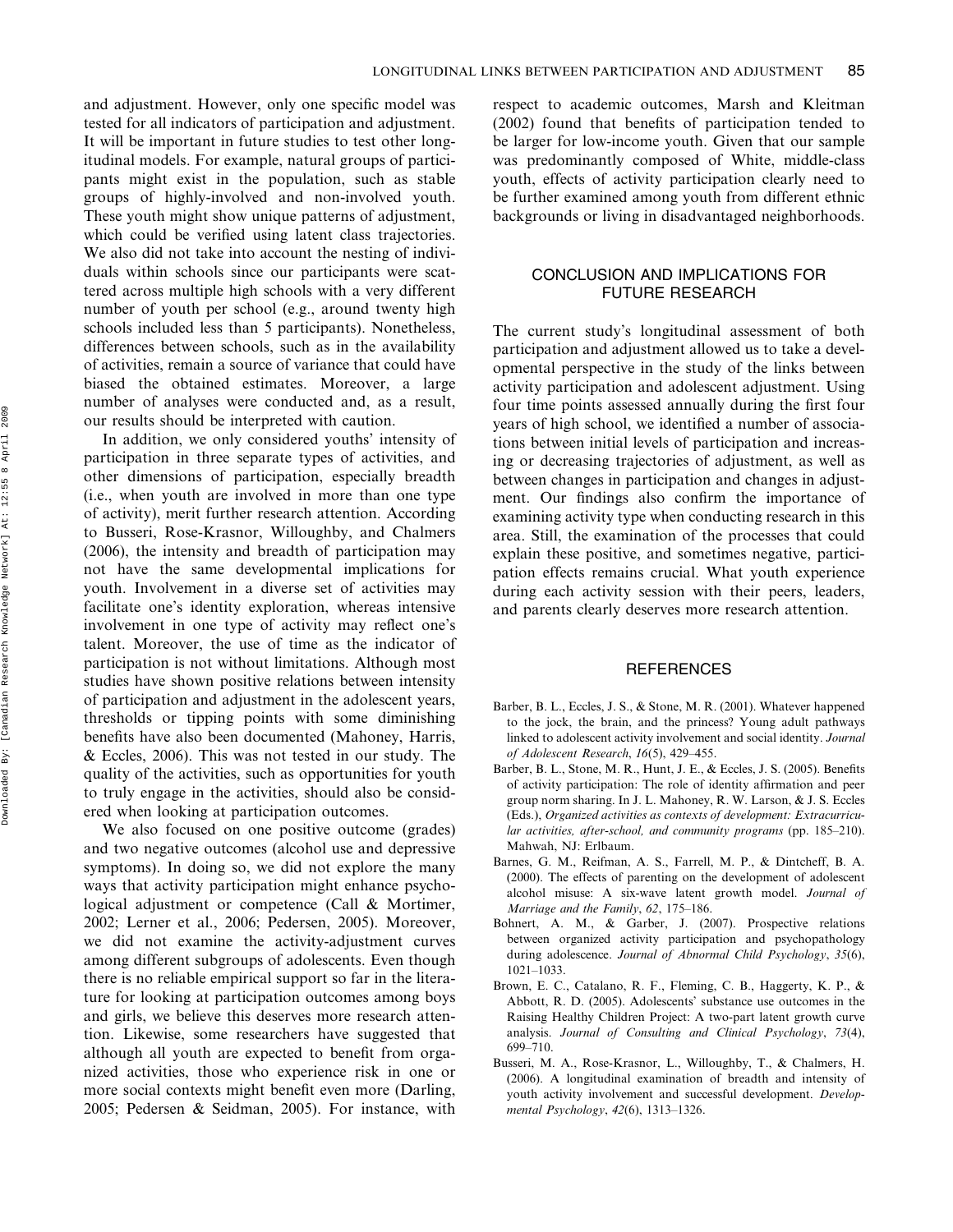- Call, K. T., & Mortimer, J. T. (2002). Arenas of comfort in adolescence: A study of adjustment in context. Mahwah, NJ: Lawrence Erlbaum Associates, Inc.
- Crosnoe, R. (2002). Academic and health-related trajectories in adolescence: The intersection of gender and athletics. Journal of Health and Social Behavior, 43, 317–335.
- Curran, P. J., & Bollen, K. A. (2001). The best of both worlds: Combining autoregressive and latent curve models. In L. M. Collins & A. G. Sayer (Eds.), New methods for the analysis of change (pp. 105–135). Washington, DC: American Psychological Association.
- Darling, N. (2005). Participation in extracurricular activities and adolescent adjustment: Cross-sectional and longitudinal findings. Journal of Youth and Adolescence, 34(5), 493–505.
- Darling, N., Caldwell, L. L., & Smith, R. (2005). Participation in school-based extracurricular activities and adolescent adjustment. Journal of Leisure Research, 37(1), 51–76.
- Denault, A. S., & Poulin, F. (in press). Predictors of adolescent participation in organized activities: A five-year longitudinal study. Journal of Research on Adolescence.
- Derogatis, L. B. (1983). SCL-90-R administration, scoring, and procedure manual–II. Towson, MD: Clinical Psychometric Research.
- Derogatis, L. B., Lipman, R. S., Uhlenhut, E. H., & Covi, L. (1974). The Hopkins Symptom Checklist: A self-report inventory. Behavioral Science, 19, 1–15.
- Eccles, J. S., & Barber, B. L. (1999). Student council, volunteering, basketball, or marching band: What kind of extracurricular involvement matters? Journal of Adolescent Research, 14(1), 10–43.
- Eccles, J. S., Barber, B. L., Stone, M. R., & Hunt, J. (2003). Extracurricular activities and adolescent development. Journal of Social Issues, 59(4), 865–889.
- Eccles, J. S., & Gootman, J. A. (2002). Community programs to promote youth development. Washington, DC: National Academic Press.
- Feldman, A. F., & Matjasko, J. L. (2005). The role of school-based extracurricular activities in adolescent development: A comprehensive review and future directions. Review of Educational Research, 75(2), 159–210.
- Fredricks, J. A., & Eccles, J. E. (2006). Is extracurricular participation associated with beneficial outcomes? Concurrent and longitudinal relations. Developmental Psychology, 42(4), 698-713.
- Garber, J., Keiley, M. K., & Martin, N. C. (2002). Developmental trajectories of adolescents' depressive symptoms: Predictors of change. Journal of Consulting and Clinical Psychology, 70(1), 79–95.
- Ge, X., Natsuaki, M. N., & Conger, R. D. (2006). Trajectories of depressive symptoms and stressful life events among male and female adolescents in divorced and nondivorced families. Development and Psychopathology, 18, 253–273.
- Gerber, S. B. (1996). Extracurricular activities and academic achievement. Journal of Research and Development in Education, 30(1),  $42 - 50.$
- Gore, S., Farrell, F., & Gordon, J. (2001). Sports involvement as protection against depressed mood. Journal of Research on Adolescence, 11(1), 119–130.
- Hankin, B. L. et al. (1998). Development of depression from preadolescence to young adulthood: Emerging gender differences in a 10-year longitudinal study. Journal of Abnormal Psychology, 107, 128–140.
- Hansen, D. M., Larson, R. W., & Dworkin, J. B. (2003). What adolescents learn in organized youth activities: A survey of self-reported developmental experiences. Journal of Research on Adolescence, 13(1), 25–55.
- Hong, S., & Ho, H. Z. (2005). Direct and indirect longitudinal effects of parental involvement on student achievement: Second-order latent growth modeling across ethnic groups. Journal of Educational Psychology, 97(1), 32–42.
- Hu, L., & Bentler, P. M. (1999). Cutoff criteria for fit indexes in covariance structure analysis: Conventional criteria versus new alternatives. Structural Equation Modeling, 6, 1-55.
- Huebner, A. J., & Mancini, J. A. (2003). Shaping out-of-school time use among youth: The effects of self, family, and friend systems. Journal of Youth and Adolescence, 32(6), 453–463.
- Kovacs, M. (1981). Rating scales to assess depression in school-aged children. Acta Paedopsychiatry, 46, 405–415.
- Kovacs, M. (1983). The Children's Depression Inventory: A self-rated depression scale for school-aged youngsters. Unpublished manuscript, University of Pittsburgh, School of Medicine.
- Larson, R. W. (2000). Toward a psychology of positive youth development. American Psychologist, 55(1), 170–183.
- Larson, R. W., Hansen, D. M., & Moneta, G. (2006). Differing profiles of developmental experiences across types of organized youth activities. Developmental Psychology, 42(5), 849–863.
- Lerner, R. M. et al. (2006). Toward a new vision and vocabulary about adolescence: Theoretical, empirical and applied bases of a ''Positive Youth Development" perspective. In L. Balter & C. S. Tamis-LeMonda (Eds.), Child psychology: A handbook of contemporary issues (2nd ed., pp. 445–469). New York: Psychology Press.
- Mahoney, J. L. (2000). School extracurricular activity participation as a moderator in the development of antisocial patterns. Child Development, 71(2), 502–516.
- Mahoney, J. L., & Cairns, R. B. (1997). Do extracurricular activities protect against early school dropout? Developmental Psychology, 33(2), 241–253.
- Mahoney, J. L., Cairns, B. D., & Farmer, T. W. (2003). Promoting interpersonal competence and educational success through extracurricular activity participation. Journal of Educational Psychology, 95(2), 409–418.
- Mahoney, J. L., Harris, A. L., & Eccles, J. S. (2006). Organized activity participation, positive youth development, and the over-scheduling hypothesis. Social Policy Report (SRCD), 20(4), 3-32.
- Mahoney, J. L., Larson, R. W., & Eccles, J. S. (Eds.). (2005). Organized activities as contexts of development: Extracurricular activities, after-school, and community programs. Mahwah, NJ: Erlbaum.
- Mahoney, J. L., Schweder, A. E., & Stattin, H. (2002). Structured after-school activities as a moderator of depressed mood for adolescents with detached relations to their parents. Journal of Community Psychology, 30(1), 69–86.
- Mahoney, J. L., & Stattin, H. (2000). Leisure activities and adolescent antisocial behavior: The role of structure and social context. Journal of Adolescence, 23, 113–127.
- Marsh, H. W., & Kleitman, S. (2002). Extracurricular school activities: The good, the bad, and the nonlinear. Harvard Educational Review, 72(4), 464–514.
- McNeal, R. B. (1995). Extracurricular activities and high school dropouts. Sociology of Education, 68, 62-81.
- McNeal, R. B. (1998). High school extracurricular activities: Closed structures and stratifying patterns of participation. The Journal of Educational Research, 9(3), 183–191.
- Miller, K. E., Hoffman, J. H., Barnes, G. M., Sabo, D., & Melnick, M. J. (2003). Jocks, gender, and adolescent problem drinking. Journal of Drug Education, 33(4), 445–462.
- Miller, K. E., Sabo, D. F., Farrell, M. P., Barnes, J. M., & Melnick, M. L. (1999). Sports, sexual behavior, contraceptive use, and pregnancy among female and male high school students: Testing cultural resource theory. Sociology of Sport Journal, 16(4), 366-387.
- Moller, S., Stearns, E., Blau, J. R., & Land, K. C. (2006). Smooth and rough roads to academic achievement: Retention and race/class disparities in high school. Social Science Research, 35, 157–180.
- Muthén, L., & Muthén, B. (2006). Mplus User's Guide (4th ed.). Los Angeles, CA: Muthén & Muthén.